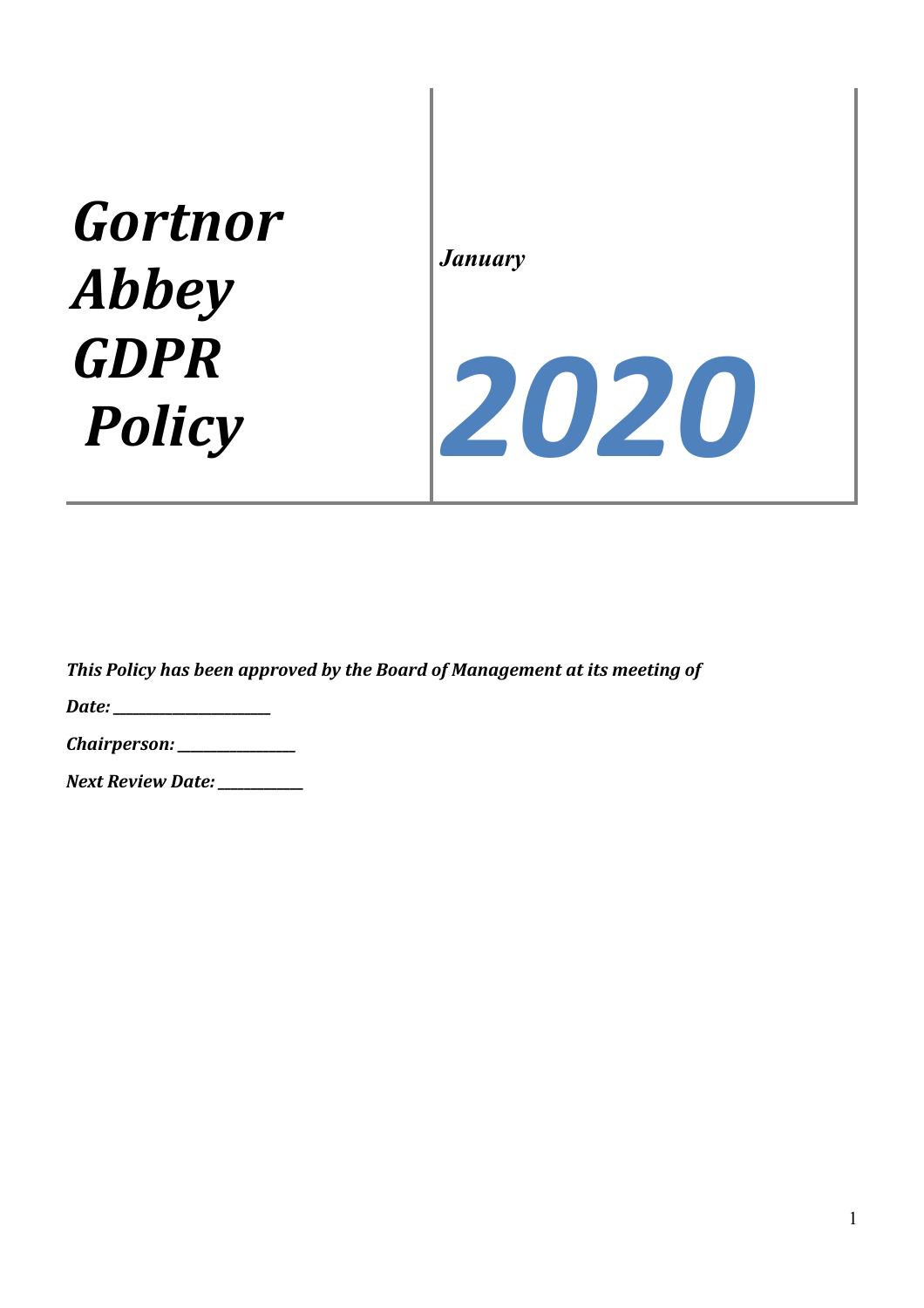#### **DATA PROTECTION POLICY**

| 1. |    |  |  |  |  |
|----|----|--|--|--|--|
| 2. |    |  |  |  |  |
| 3. |    |  |  |  |  |
| 4. |    |  |  |  |  |
| 5. |    |  |  |  |  |
| 6. |    |  |  |  |  |
| 7. |    |  |  |  |  |
|    |    |  |  |  |  |
|    | 2. |  |  |  |  |
|    | 3. |  |  |  |  |
|    | 4. |  |  |  |  |
|    | 1. |  |  |  |  |
|    |    |  |  |  |  |
|    | 3. |  |  |  |  |
|    | 4. |  |  |  |  |
|    | 5. |  |  |  |  |
|    | 6. |  |  |  |  |
|    | 7. |  |  |  |  |
|    | 8. |  |  |  |  |
|    | 9. |  |  |  |  |
|    | 5. |  |  |  |  |
|    | 1. |  |  |  |  |
|    |    |  |  |  |  |
|    |    |  |  |  |  |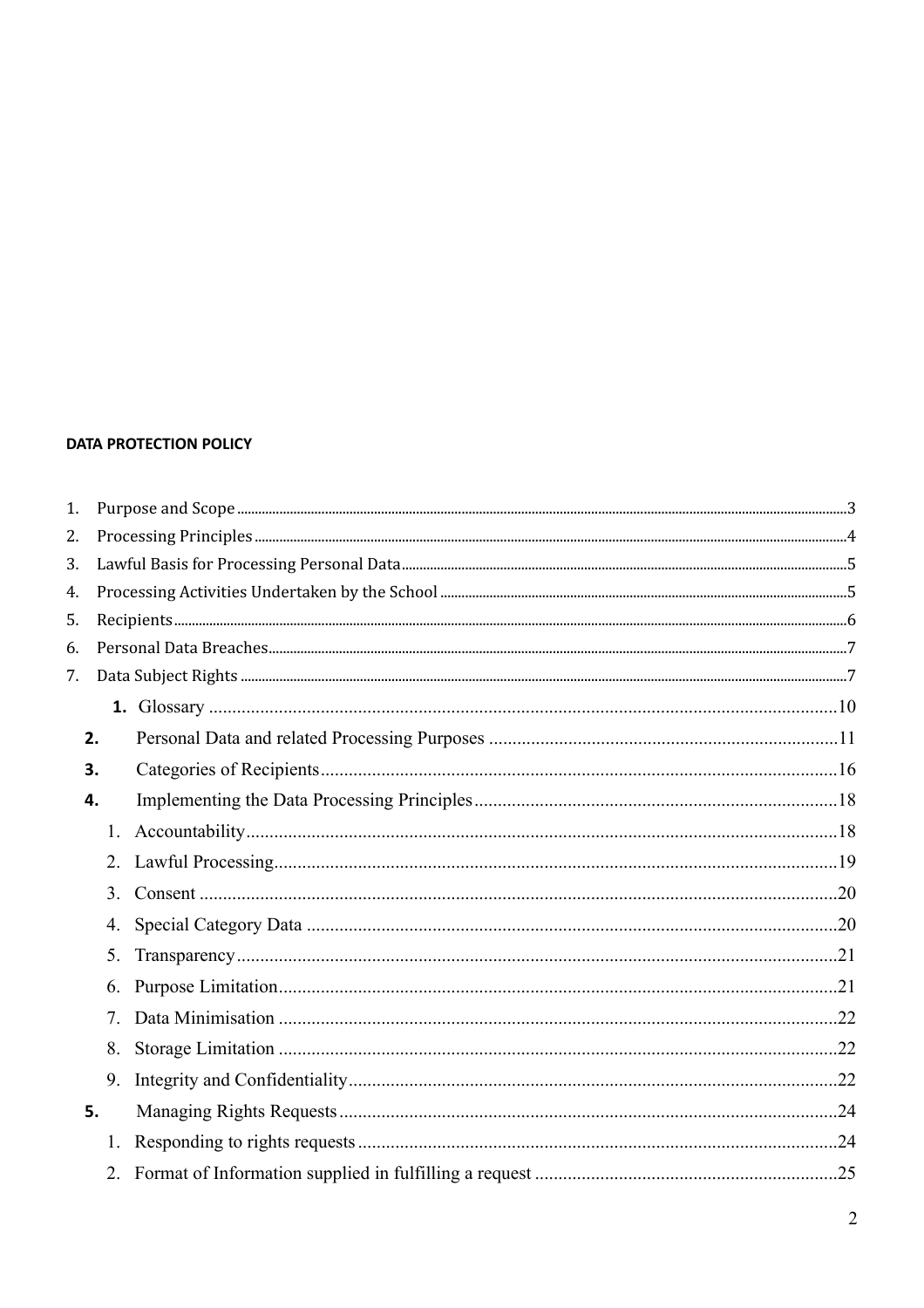| ь. |  |  |  |
|----|--|--|--|
|----|--|--|--|

#### <span id="page-2-0"></span>**1. Purpose and Scope**

- 1. The purpose of this Data Protection Policy is to support the school in meeting its responsibilities with regard to the processing of personal data. These responsibilities arise as statutory obligations under the relevant data protection legislation. They also stem from our desire to process all personal data in an ethical manner which respects and protects the fundamental rights and freedoms of natural persons.
- 2. This policy aims to help transparency by identifying how the school expects personal data to be treated (or "processed"). It helps to clarify what data is collected, why it is collected, for how long it will be stored and with whom it will be shared.
- <span id="page-2-2"></span>3. The Irish Data Protection Act (2018) and the European *General Data Protection Regulation (2016)* are the primary legislative sources[.](#page-2-1) $1$  As such they impose statutory responsibilities on the school as well as providing a number of fundamental rights (for students, parents/guardians and staff and others) in relation to personal data.
- 4. The school recognises the seriousness of its data processing obligations and has implemented a set of practices to safeguard personal data. Relevant policies and procedures apply to all school staff, boards of management, trustees, parents/guardians, students and others (including prospective or potential students and their parents/guardians and applicants for staff positions within the school).
- 5. Any amendments to this Data Protection Policy will be communicated through the school website and other appropriate channels, including direct communication with data subjects where this is appropriate. We will endeavour to notify you if at any time we propose to use Personal Data in a manner that is significantly different to that stated in our Policy, or, was otherwise communicated to you at the time that it was collected.

<span id="page-2-1"></span><sup>&</sup>lt;sup>[1](#page-2-2)</sup> The school is also cognisant of other legislation which relates to the processing of personal data, whether in manual or in electronic form. For example, the 2011 e-Privacy Regulations (S.I. No. 336 of 2011) provide statutory guidance with regard to certain data processing operations (e.g. direct marketing, cookie notifications on school website etc.).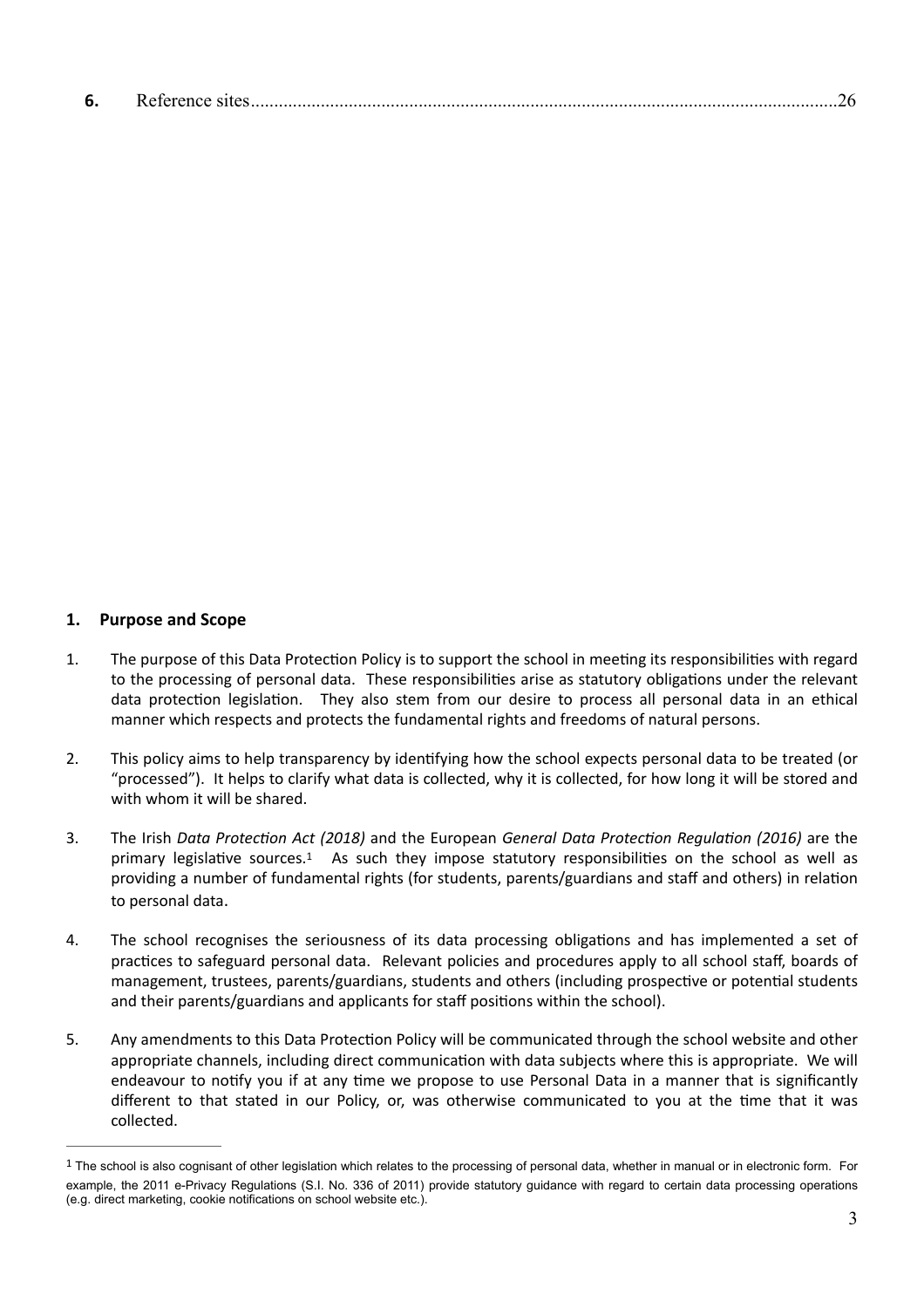6. The school is a *data controller* of *personal data* relating to its past, present and future staff, students, parents/guardians and other members of the school community. Formally, the statutory responsibility of Controller is assigned to the Board of Management. The Principal is assigned the role of co-ordinating the implementation of this Policy and for ensuring that all staff who handle or have access to Personal Data are familiar with their responsibilities.

| <b>Name</b>                                                         | <b>Responsibility</b>                       |  |
|---------------------------------------------------------------------|---------------------------------------------|--|
| Board of Management                                                 | Data Controller                             |  |
| Principal                                                           | Implementation of Policy                    |  |
| All Staff                                                           | Adherence to the Data Processing Principles |  |
| Entire School Community Awareness and Respect for all Personal Data |                                             |  |

#### <span id="page-3-0"></span>**2. Processing Principles**

- 7. **Processing** is the term used to describe any task that is carried out with personal data e.g. collection, recording, structuring, alteration, retrieval, consultation, erasure as well as disclosure by transmission, dissemination or otherwise making available. Processing can include any activity that might relate to personal data under the control of the school, including the storage of personal data, regardless of whether the records are processed by automated or manual means.
- 8. There are a number of fundamental principles, set out in the data protection legislation, that legally govern our treatment of personal data. As an integral part of its day to day operations, the school will ensure that all data processing is carried out in accordance with these processing principles.
- 9. These principles, set out under GDPR, establish a statutory requirement that personal data must be:

(i)processed lawfully, fairly and in a transparent manner (**lawfulness, fairness and transparency**);

- (ii)collected for specified, explicit and legitimate purposes and not further processed in a manner that is incompatible with those purposes; further processing for archiving purposes in the public interest, scientific or historical research purposes or statistical purposes shall not be considered to be incompatible with the initial purposes (purpose limitation);
- (iii)adequate, relevant and limited to what is necessary in relation to the purposes for which they are processed (data minimisation);
- (iv)accurate and, where necessary, kept up to date; every reasonable step must be taken to ensure that personal data that are inaccurate, having regard to the purposes for which they are processed, are erased or rectified without delay (**accuracy**);
- <span id="page-3-2"></span>(v)kept for no longer than is necessary for the purposes for which the personal data are processed<sup>2</sup>[;](#page-3-1) (storage limitation);
- (vi)processed in a manner that ensures appropriate security of the personal data, including protection against unauthorised or unlawful processing and against accidental loss, destruction or damage, using appropriate technical or organisational measures (integrity and confidentiality).
- 10. GDPR also establishes **Accountability** as a core data processing principle. This places a statutory responsibility on the school, as Data Controller, to be able to demonstrate compliance with the other principles i.e. the 6 data processing principles set out in the previous paragraph (2.3 above).

<span id="page-3-1"></span><sup>&</sup>lt;sup>[2](#page-3-2)</sup> Data may be stored for longer periods if being processed for archiving purposes in the public interest, scientific or historical research purposes or statistical purposes (subject to appropriate technical and organisational measures required to safeguard the rights and freedoms of the data subject).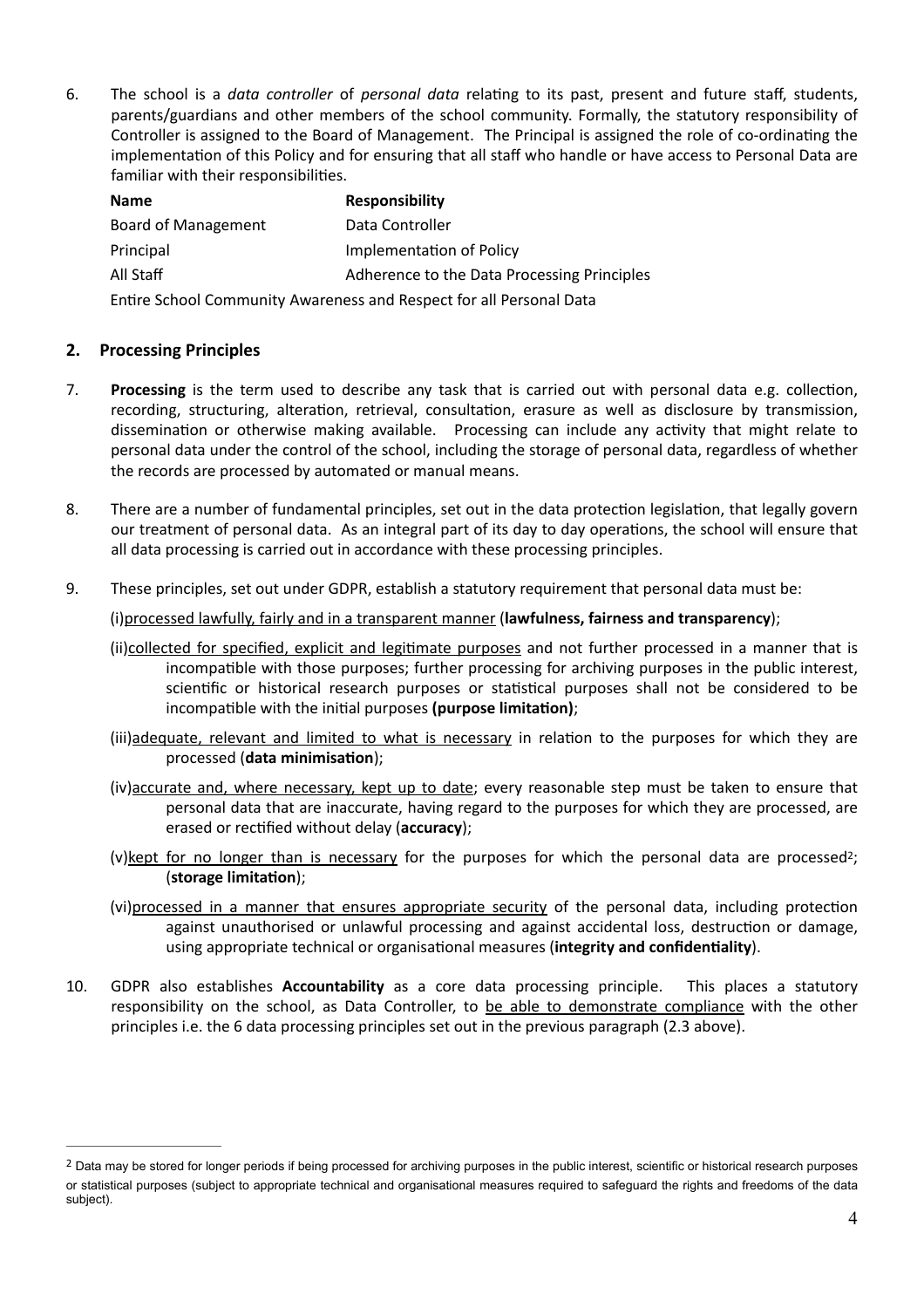#### <span id="page-4-0"></span>**3. Lawful Basis for Processing Personal Data**

11. Whenever the school is processing personal data, all of the principles listed in the previous section(s), must be obeyed. In addition, at least one of the following bases (GDPR Article 6) must apply if the processing is to be lawful,

<span id="page-4-4"></span>(i)compliance with a legal obligation (ii)necessity in the public interest (iii)legitimate interests of the controller (iv)contract (v)consent (vi)vital interests of the data subject.

12. When processing **special category personal data**, the school will ensure that it has additionally identified an appropriate lawful basis under GDPR Article 9.<sup>[3](#page-4-2)</sup> Special categories of personal data are those revealing racial or ethnic origin, political opinions, religious or philosophical beliefs, or trade union membership, and the processing of genetic data, biometric data for the purpose of uniquely identifying a natural person, data concerning health or data concerning a natural person's sex life or sexual orientation.

#### <span id="page-4-1"></span>4. Processing Activities Undertaken by the School

- 13. **Record of Processing Activities** This policy sets out the purposes for which the school collects and uses personal data for each of the various categories of data held (student, staff, parent, etc).
- <span id="page-4-5"></span>14. **Student Records** The purposes for processing student personal data include the following: [4](#page-4-3)
	- $(i)$  to provide information prior to application/enrolment;
	- (ii) to determine whether an applicant satisfies the school's admission criteria;
	- $(iii)$  to comprehend the educational, social, physical and emotional needs of the student;
	- $(iv)$  to deliver an education appropriate to the needs of the student;
	- $(v)$  to ensure that any student seeking an exemption from Irish meets the criteria;
	- (vi) to ensure that students benefit from relevant additional educational or financial supports;
	- (vii) to contact parents/guardians in case of emergency or in the case of school closure;
	- (viii) to monitor progress and to provide a sound basis for advising students and parents/guardians;
	- $(ix)$  to inform parents/guardians of their child's educational progress etc.;
	- $(x)$  to communicate information about, and record participation in, school events etc.;
	- (xi) to compile yearbooks, establish a school website, and to keep a record of the history of the school;
	- (xii) to comply with legislative or administrative requirements;
	- (xiii) to furnish documentation/ information about the student to the Department of Education and Skills, the State Exams Commission, the National Council for Special Education, TUSLA, and others in compliance with law and directions issued by government departments.
- 3. **Parent/Guardian Records** The school does not keep personal files for parents or guardians. However, information about, or correspondence with, parents may be held in the files for each student. This information shall be treated in the same way as any other information in the student file.
- 4. **Staff Records** As well as records for existing members of staff (and former members of staff), records may also relate to applicants applying for positions within the school, trainee teachers and teachers under probation. The purposes for which staff personal data is processed include the following:  $(i)$  the management and administration of school business (now and in the future);

<span id="page-4-2"></span><sup>&</sup>lt;sup>[3](#page-4-4)</sup> GDPR Article 9 sets out the lawful bases that apply to the processing of special categories of personal data.

<span id="page-4-3"></span><sup>&</sup>lt;sup>[4](#page-4-5)</sup> Appendix 2 sets out the type of personal data being processed by the school and the purposes for which this data is being processed. This list is likely to be subject to revision from time to time. For example, changes in curriculum or legislation may require adjustments in the personal data processing.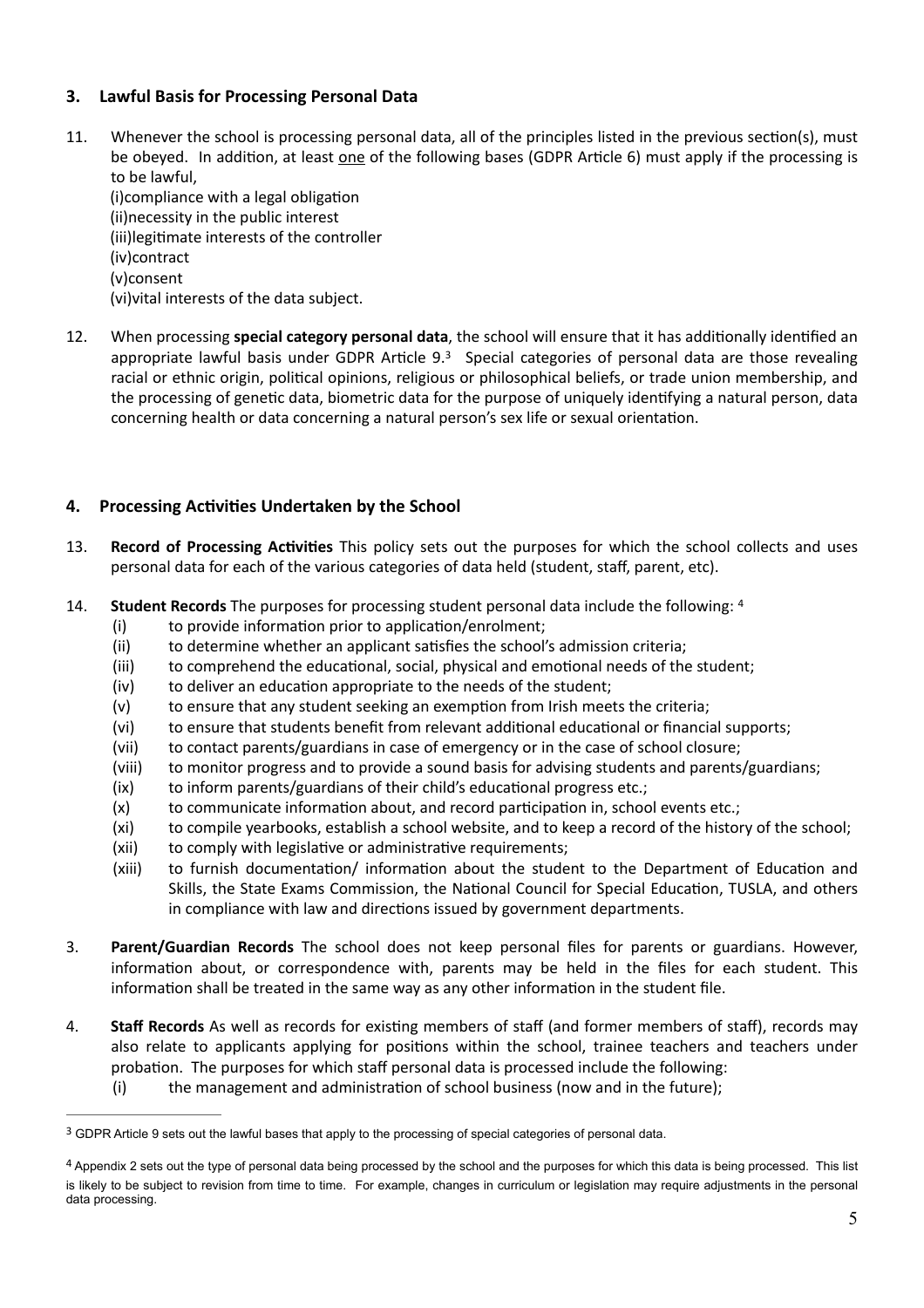- $(iii)$  to facilitate the payment of staff, and calculate other benefits/ entitlements (including reckonable service for the purpose of calculation of pension payments, entitlements and/or redundancy payments where relevant);
- (iii) to facilitate pension payments in the future;
- (iv) human resources management;
- (v) recording promotions made (documentation relating to promotions applied for) and changes in responsibilities etc.;
- (vi) to enable the school to comply with its obligations as an employer including the preservation of a safe, efficient working and teaching environment (including complying with its responsibilities under the *Safety, Health and Welfare at Work Act. 2005*);
- (vii) to enable the school to comply with requirements set down by the Department of Education and Skills, the Revenue Commissioners, the National Council for Special Education, TUSLA, the HSE, and any other governmental, statutory and/or regulatory departments and/or agencies;
- (viii) and for compliance with legislation relevant to the school.
- 5. **Board of Management Records** Board of Management records are kept in accordance with the Education Act 1998 and other applicable legislation. Minutes of Board of Management meetings record attendance, items discussed and decisions taken. Board of Management business is considered confidential to the members of the Board.
- 6. **Financial Records** This information is required for routine management and administration of the school's financial affairs, including the payment of fees, invoices, the compiling of annual financial accounts and complying with audits and investigations by the Revenue Commissioners.
- 7. **CCTV Records** The school processes personal data in the form of recorded CCTV images. We use CCTV for the following purposes:
	- (i) to secure and protect the school's premises and assets;
	- (ii) to deter crime and anti-social behaviour;
	- (iii) to assist in the investigation, detection, and prosecution of offences;
	- (iv) to monitor areas in which cash and/or goods are handled;
	- (v) to deter bullying and/or harassment;
	- (vi) to maintain good order and ensure the school's Code of Behaviour is respected;
	- (vii) to provide a safe environment for all staff and students;
	- (viii) for the taking and defence of litigation;
	- (ix) for verification purposes and for dispute-resolution, particularly in circumstances where there is a dispute as to facts and where the recordings may be capable of resolving that dispute.

#### <span id="page-5-0"></span>**5. Recipients**

**8. Recipients** These are defined as organisations and individuals to whom the school transfers or discloses personal data. Recipients may be data controllers, joint controllers or processors. A list of the categories of recipients used by the school is provided in the appendices (Appendix 3). This list may be subject to change from time to time.

#### **9. Data Sharing Guidelines**

- (i) From time to time the school may disclose Personal Data to third parties, or allow third parties to access specific Personal data under its control. An example could arise should Gardaí submit a valid request under Section 41(b) of the Irish Data Protection Act which allows for *processing necessary* and proportionate for the purposes of preventing, detecting, investigating or prosecuting criminal *offences.*
- (ii) In all circumstances where personal data is shared with others, the school will ensure that there is an appropriate lawful basis in place (GDPR Articles 6, 9 as appropriate). We will not share information with anyone without consent unless another lawful basis allows us to do so.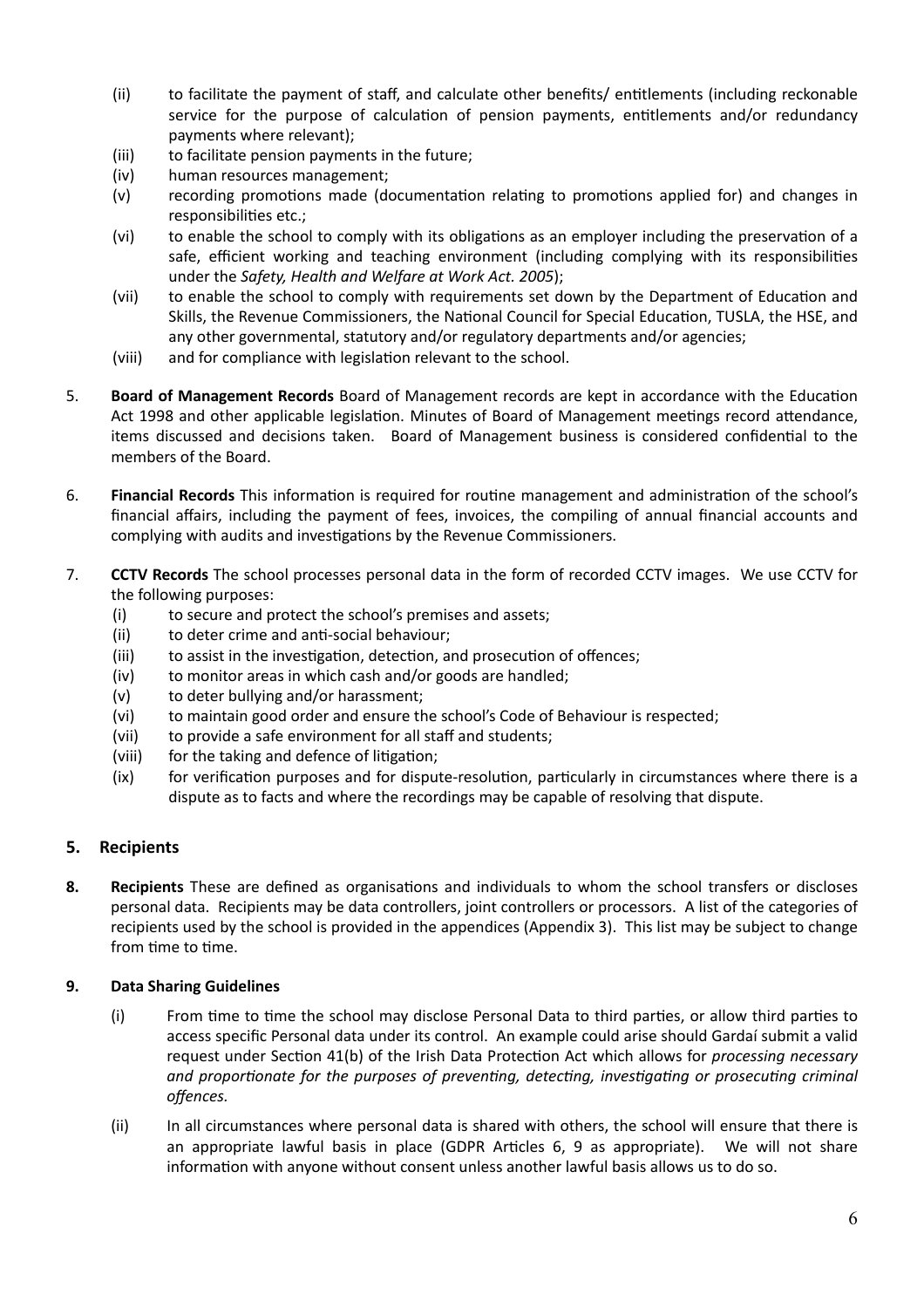- (iii) Most data transfer to other bodies arises as a consequence of legal obligations that are on the school, and the majority of the data recipients are Controllers in their own right, for example, the Department of Education and Skills. As such their actions will be governed by national and European data protection legislation as well their own organisational policies[.](#page-6-2)<sup>[5](#page-6-2)</sup>
- <span id="page-6-5"></span>(iv) Some of the school's operations require support from specialist service providers. For example, the school may use remote IT back-up and restore services to maintain data security and integrity. In cases such as these, where we use specialist data processors, we will ensure that the appropriate security guarantees have been provided and that there is a signed processing agreement in place.

#### <span id="page-6-0"></span>**6. Personal Data Breaches**

10. **Definition of a Personal Data Breach** A personal data breach is defined as a breach of security leading to the accidental or unlawful destruction, loss, alteration, unauthorised disclosure of, or access to, personal data transmitted, stored or otherwise processed.

#### 11. **Consequences of a Data Breach**

- (i) A breach can have a significant adverse effect on individuals, which can result in physical, material or non-material damage. This can include discrimination, identity theft or fraud, financial loss, damage to reputation, loss of confidentiality etc. Children because of their age may be particularly impacted.
- (ii) In addition to any detrimental impact on individual data subjects, a data breach can also cause serious damage to the school. This can include reputational damage as well as exposing the school to other serious consequences including civil litigation.
- <span id="page-6-6"></span>(iii) It should be noted the consequences of a data breach could include disciplinary action, criminal prosecution and financial penalties or damages for the school and participating individuals.<sup>[6](#page-6-3)</sup>

#### 12. **Responding to a Data Breach**

- (i) The school will always act to prioritise and protect the rights of those individuals whose personal data is affected.
- (ii) As soon as the school becomes aware that an incident has occurred, measures will be taken to assess and address the breach appropriately, including actions to mitigate any possible adverse effects.
- (iii) Where the school believes that there is a risk to the affected individuals, the school will (within 72 hours of becoming aware of the incident) submit a report to the Data Protection Commission.
- <span id="page-6-7"></span>(iv) Where a breach is likely to result in a high risk to the affected individuals, the school will inform those individuals without undue delay.

#### <span id="page-6-1"></span>**7. Data Subject Rights**

- 13. Your Rights Personal Data will be processed by the school in a manner that is respectful of the rights of data subjects. Under GDPR these include<sup>[7](#page-6-4)</sup>
	- $(i)$  the right to information
	- (ii) the right of access
	- (iii) the right to rectification
	- $(iv)$  the right to erasure ("right to be forgotten")
	- (v) the right to restrict processing
	- (vi) the right to data portability

<span id="page-6-2"></span><sup>&</sup>lt;sup>[5](#page-6-5)</sup> The Data Protection Policy of the Department of Education and Skills can be viewed on its website (www.education.ie).

<span id="page-6-3"></span> $6$  The Data Protection Act 2018 established a number of offences whereby breaches of the Act can result in fines and/or imprisonment.

<span id="page-6-4"></span><sup>&</sup>lt;sup>7</sup> For further information on your rights see [www.GDPRandYOU.ie](http://www.GDPRandYOU.ie).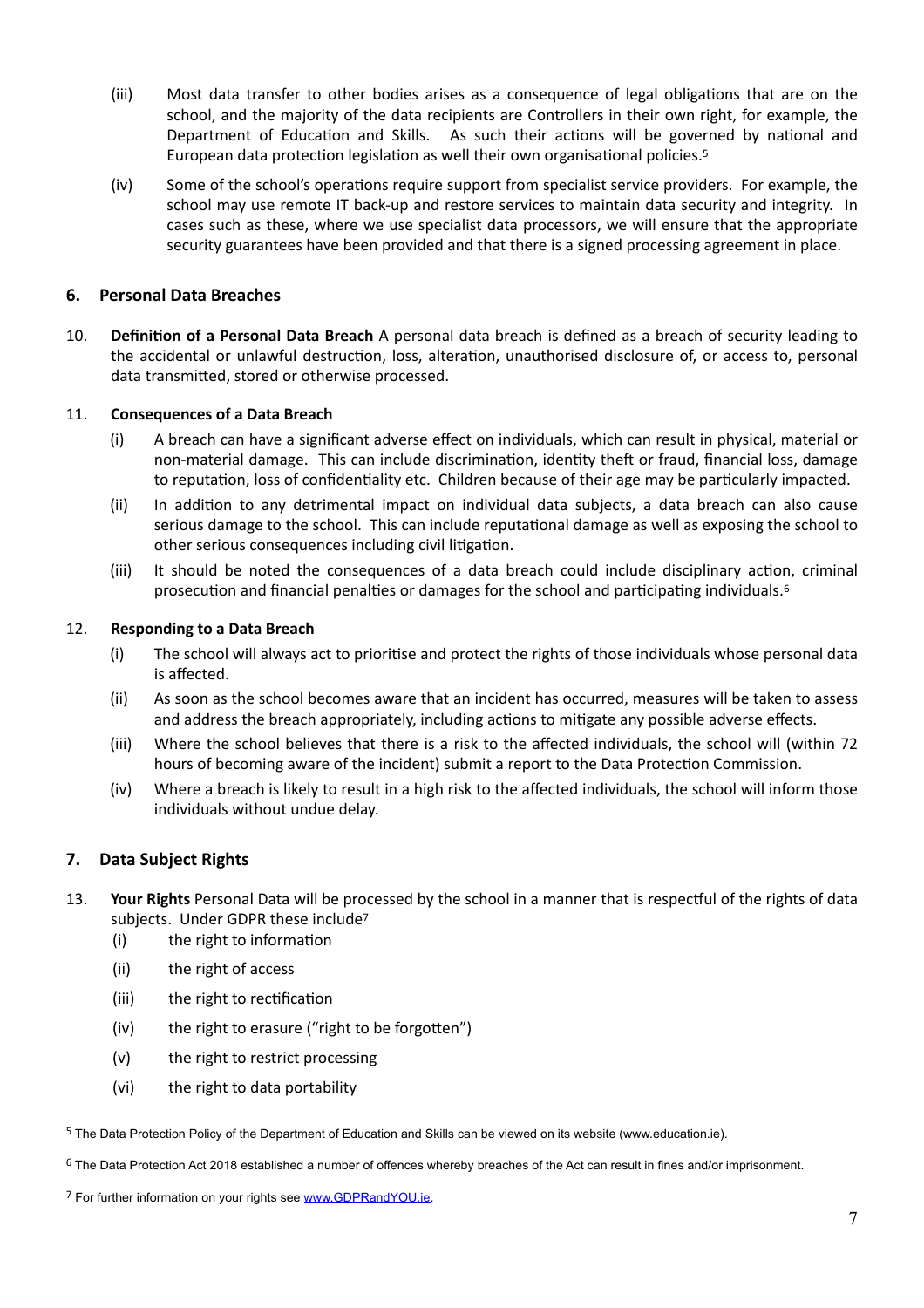- (vii) the right to object
- (viii) the right not to be subject to automated decision making
- (ix) the right to withdraw consent
- (x) the right to complain.
- 2. **Right to be Informed** You are entitled to information about how your personal data will be processed. We address this right primarily through the publication of this Data Protection Policy. We also publish additional privacy notices/statements which we provide at specific data collection times, for example, our Website Data Privacy Statement is available to all users of our website. Should you seek further clarification, or information that is not explicit in our Policy or Privacy Statements, then you are requested to forward your query to the school.
- 3. **Right of Access** You are entitled to see any information we hold about you. The school will, on receipt of a request from a data subject, confirm whether or not their personal data is being processed. In addition, a data subject can request a copy of their personal data. The school in responding to a right of access must ensure that it does not adversely affect the rights of others.
- 4. **Right to rectification** If you believe that the school holds inaccurate information about you, you can request that we correct that information. The personal record may be supplemented with additional material where it is adjudged to be incomplete.
- 5. **Right to be forgotten** Data subjects can ask the school to erase their personal data. The school will act on such a request providing that there is no compelling purpose or legal basis necessitating retention of the personal data concerned.
- 6. **Right to restrict processing** Data subjects have the right to seek a restriction on the processing of their data. This restriction (in effect requiring the controller to place a "hold" on processing) gives an individual an alternative to seeking erasure of their data. It may also be applicable in other circumstances such as where, for example, the accuracy of data is being contested.
- 7. **Right to data portability** This right facilitates the transfer of personal data directly from one controller to another. It can only be invoked in specific circumstances, for example, when processing is automated and based on consent or contract.
- 8. **Right to object** Data subjects have the right to object when processing is based on the school's legitimate interests or relates to a task carried out in the public interest (e.g. the processing of CCTV data may rely on the school's legitimate interest in maintaining a safe and secure school building). The school must demonstrate compelling legitimate grounds if such processing is to continue.
- 9. **Right not to be subject to automated decision making** This right applies in specific circumstances (as set out in GDPR Article 22).
- 10. **Right to withdraw consent** In cases where the school is relying on consent to process your data, you have the right to withdraw this at any time, and if you exercise this right, we will stop the relevant processing.
- <span id="page-7-1"></span>11. **Limitations on Rights** While the school will always facilitate the exercise of your rights, it is recognised that they are not unconditional: the school may need to give consideration to other obligations. $8$

<span id="page-7-0"></span><sup>&</sup>lt;sup>[8](#page-7-1)</sup> See GDPR Articles 12-23 for a full explanation of subject rights and their application.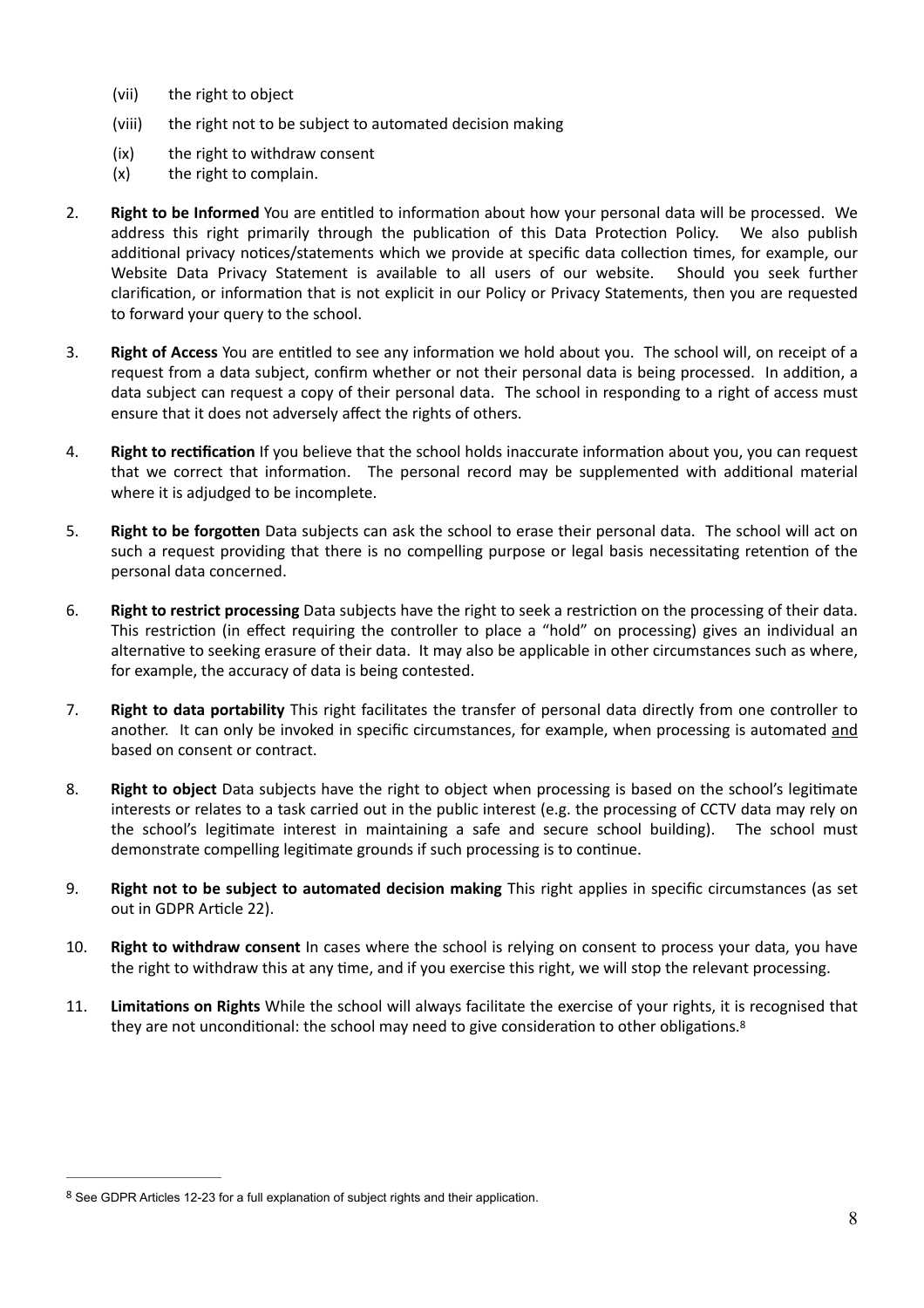#### **12. Right to Complain**

- (i) If you are concerned about how your personal data is being processed, then please address these concerns in the first instance to the Principal who is responsible for operational oversight of this policy.<sup>[9](#page-8-0)</sup>
- <span id="page-8-1"></span>(ii) A matter that is still unresolved may then be referred to the school's Data Controller (i.e., the Board of Management) by writing to the Chairperson c/o school.
- (iii) Should you feel dissatisfied with how we have addressed a complaint or concern that you have raised, you have the right, as data subject, to bring the matter to the attention of the Irish Data Protection Commission.

| Telephone      | +353 57 8684800            |
|----------------|----------------------------|
|                | +353 (0) 761 104 800       |
| Lo Call Number | 1890 252 231               |
| Fax            | +353 57 868 4757           |
| E-mail         | info@dataprotection.ie     |
| Post           | Data Protection Commission |
|                | Canal House, Station Road  |
|                | Portarlington, Co. Laois   |
|                | R32 AP23                   |
| Website        | www.dataprotection.ie      |

<span id="page-8-0"></span>Parents/Guardians may also, where applicable, have the option of invoking the school's formal complaints procedure (available from school). [9](#page-8-1)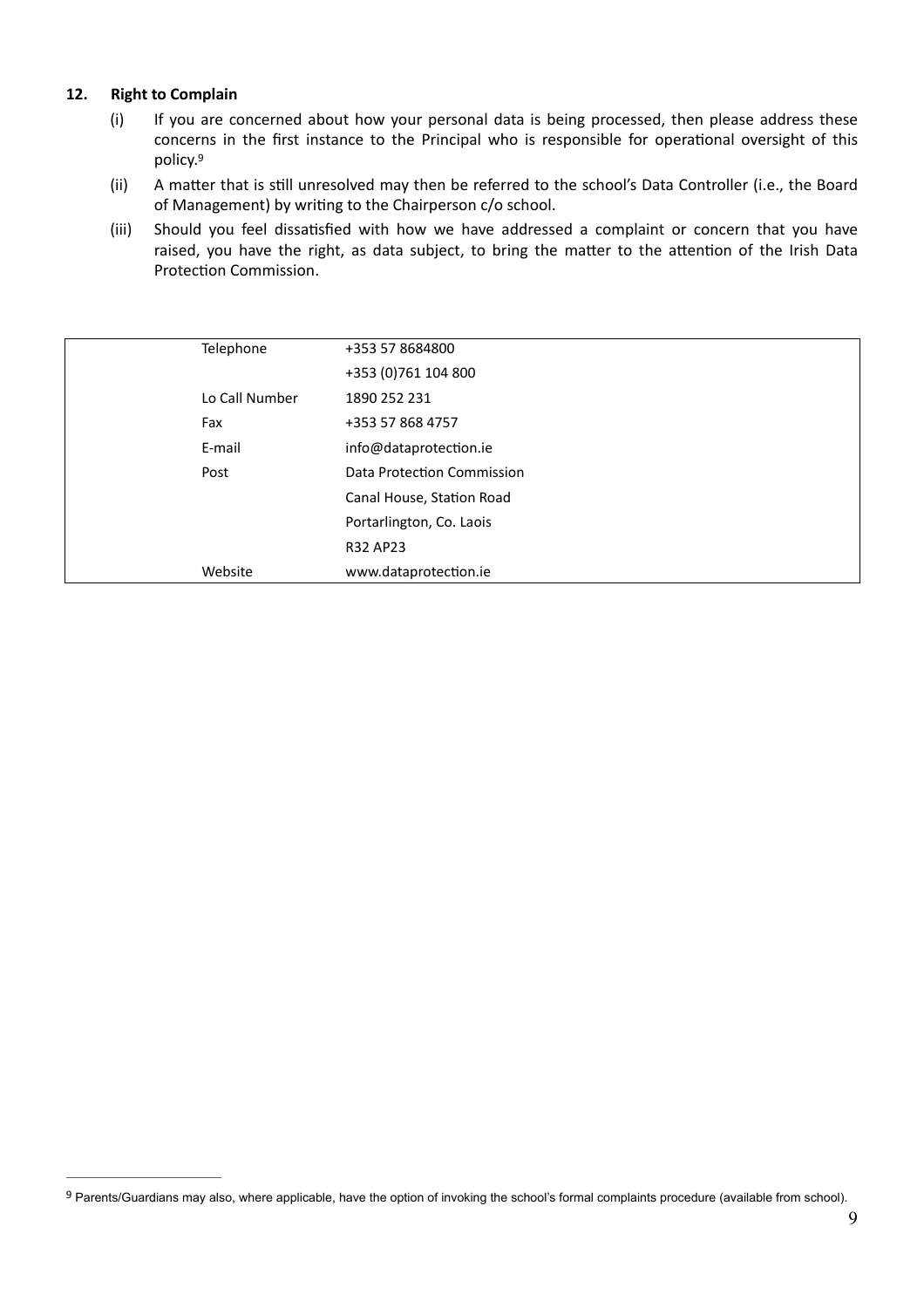#### <span id="page-9-0"></span>**1. GLOSSARY**

**Child** - a person under the age of 18 years. Children are deemed as vulnerable under GDPR and merit specific protection with regard to their personal data, as they may be less aware of the risks, consequences and safeguards concerned and their rights in relation to the processing of personal data.

**Controller** or **Data Controller** - an entity or person who, alone or jointly with others, determines the purposes and means of the processing of personal data. In this policy, the data controller is the School.

**Consent** - any freely given, specific, informed and unambiguous indication of the data subject's wishes by which he or she, by a statement or by a clear affirmative action, signifies agreement to the processing of personal data relating to him or her.

**Data Protection Commission** - the national supervisory authority responsible for monitoring the enforcing the data protection legislation within Ireland. The DPC is the organisation to which schools as data controllers must notify data breaches where there is risk involved.

**Data Protection Legislation** – this includes (i) the General Data Protection Regulation (GDPR) - *Regulation (EU)* 2016/679 on the protection of natural persons with regard to the processing of personal data and on the free *movement of such data*, and (ii) the Irish Data Protection Act (2018). GDPR is set out in 99 separate *Articles*, each of which provides a statement of the actual law. The regulation also includes 171 Recitals to provide explanatory commentary.

**Data Subject** - a living individual who is the subject of the Personal Data, i.e. to whom the data relates either directly or indirectly.

**Data concerning health** - personal data related to the physical or mental health of a natural person, including the provision of health care services, which reveal information about his or her health status. This is an example of special category data (as is data concerning special education needs).

**Personal data** - any information relating to an identified or identifiable natural person (a "data subject"); an identifiable natural person is one who can be identified, directly or indirectly, in particular by reference to an identifier such as a name, an identification number, location data, an online identifier or to one or more factors specific to the physical, physiological, genetic, mental, economic, cultural or social identity of that natural person.

**Personal data breach** - a breach of security leading to the accidental or unlawful destruction, loss, alteration, unauthorised disclosure of, or access to, personal data transmifed, stored or otherwise processed.

**Processing** - any operation or set of operations which is performed on personal data or on sets of personal data, whether or not by automated means, such as collection, recording, organisation, structuring, storage, adaptation or alteration, retrieval, consultation, use, disclosure by transmission, dissemination or otherwise making available, alignment or combination, restriction, erasure or destruction.

**Processor** or **Data Processor** - a person or entity who processes Personal Data on behalf of a Data Controller on the basis of a formal, written contract (but does not include an employee of a controller who processes such data in the course of his or her employment).

**Profiling** - any form of automated processing of personal data intended to evaluate, analyse, or predict data subject behaviour.

**(Relevant) Filing System** - any set of information that is structured, either by reference to individuals, or by reference to criteria relating to individuals, in such a manner that specific information relating to an individual is readily retrievable.

**Special categories of data** - personal data revealing racial or ethnic origin, political opinions, religious or philosophical beliefs, or trade union membership, and the processing of genetic data, biometric data for the purpose of uniquely identifying a natural person, data concerning health or data concerning a natural person's sex life or sexual orientation.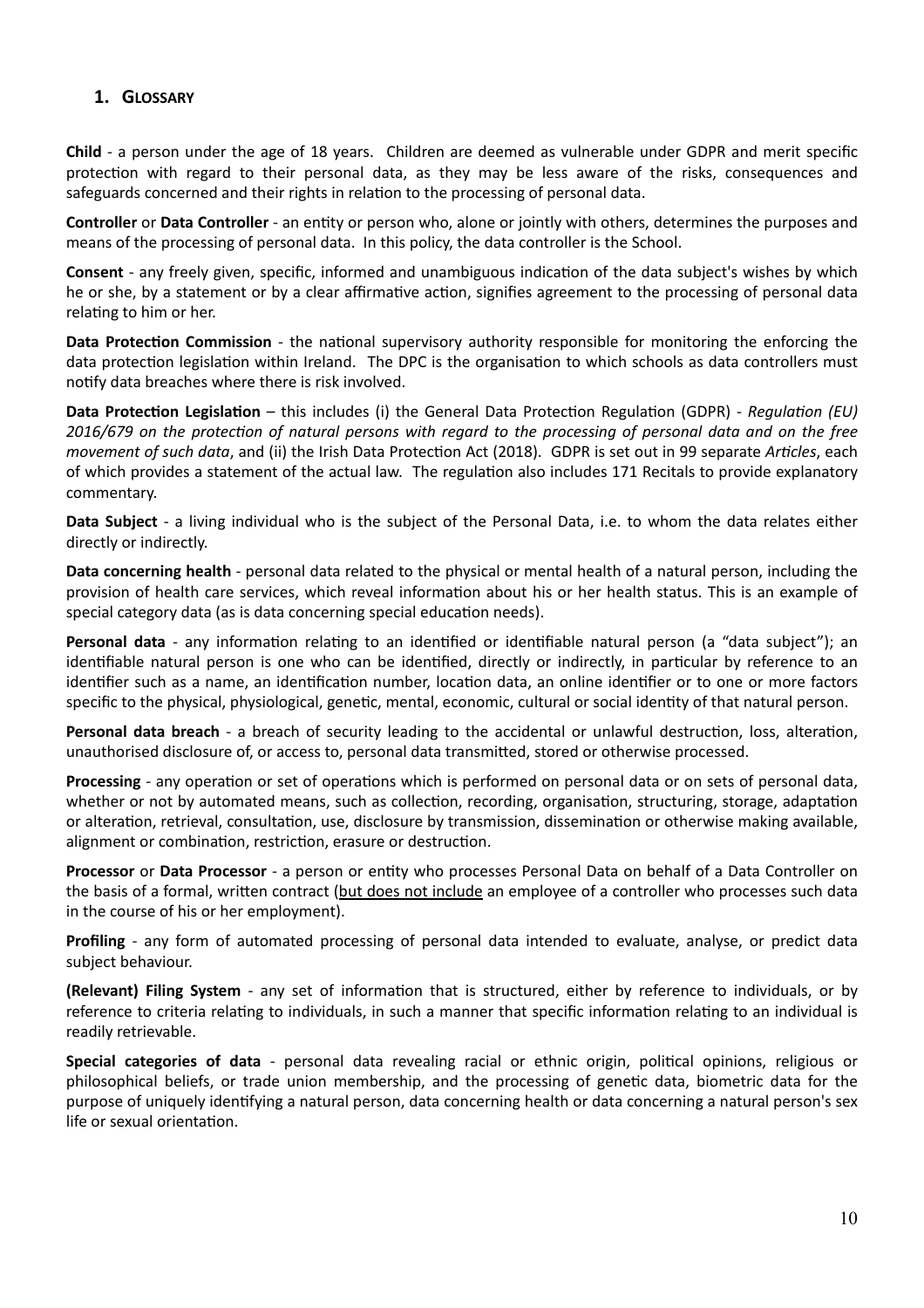### <span id="page-10-0"></span>**2. PERSONAL DATA AND RELATED PROCESSING Purposes**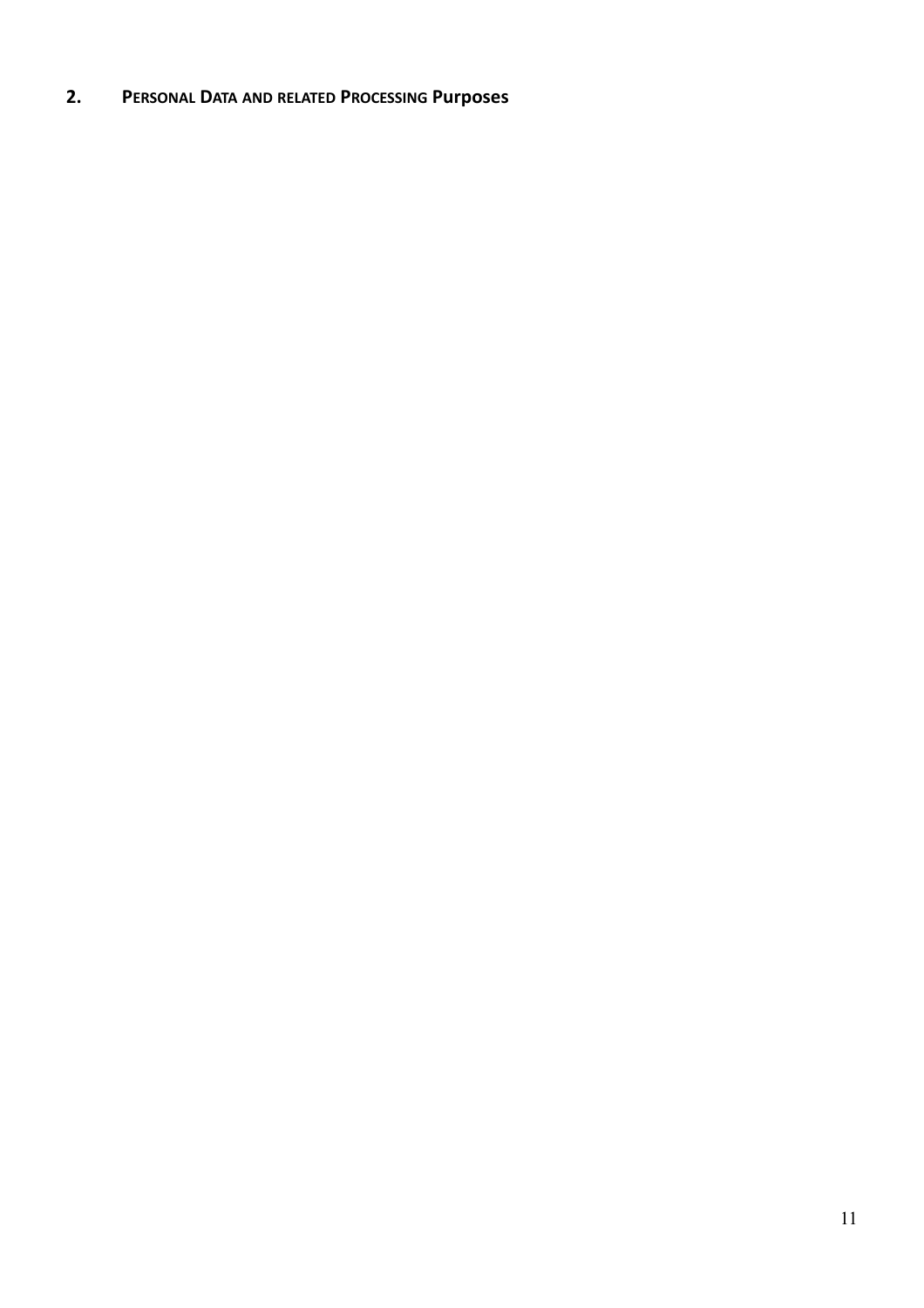| <b>PURPOSES FOR PROCESSING</b>                                                                                                                                                                                                                                                                                                                                                                                                                                                                              | <b>DESCRIPTION OF PERSONAL DATA</b>                                                                                                                                                                                                                                      |  |  |
|-------------------------------------------------------------------------------------------------------------------------------------------------------------------------------------------------------------------------------------------------------------------------------------------------------------------------------------------------------------------------------------------------------------------------------------------------------------------------------------------------------------|--------------------------------------------------------------------------------------------------------------------------------------------------------------------------------------------------------------------------------------------------------------------------|--|--|
| <b>Contact and identification information</b><br>1.<br>This information is needed to identify, contact and enrol students.                                                                                                                                                                                                                                                                                                                                                                                  |                                                                                                                                                                                                                                                                          |  |  |
| Purposes may include:<br>• to add names to a contact list prior to formal application<br>• to provide appropriate information to prospective students<br>• to make contact in case of school closure (e.g. adverse<br>weather conditions)<br>• to send SMS text messages and emails about meetings, etc.                                                                                                                                                                                                    | Information required to confirm student/parent identity and<br>contact through communications:<br>• student name<br>• gender<br>• date of birth<br>• family details (parents/guardians name, address, contact<br>details to include phone numbers, email addresses etc). |  |  |
| 2. Application information<br>We use this to determine whether an applicant meets eligibility requirements as set out in our Admission Policy.                                                                                                                                                                                                                                                                                                                                                              |                                                                                                                                                                                                                                                                          |  |  |
| In addition to data outlined at (1) above, we collect personal                                                                                                                                                                                                                                                                                                                                                                                                                                              | Information as required to ascertain eligibility under the                                                                                                                                                                                                               |  |  |
| data via Application Forms and Student Transfer Forms. Where                                                                                                                                                                                                                                                                                                                                                                                                                                                | school's Admissions Policy:                                                                                                                                                                                                                                              |  |  |
| the student is offered a place, completed Application Forms are                                                                                                                                                                                                                                                                                                                                                                                                                                             | • Name and address of current school                                                                                                                                                                                                                                     |  |  |
| placed on the student's file. Where the student is not offered a                                                                                                                                                                                                                                                                                                                                                                                                                                            | • Class in current school                                                                                                                                                                                                                                                |  |  |
| place, the data will be used for the purposes of responding to                                                                                                                                                                                                                                                                                                                                                                                                                                              | • Details of siblings, etc.                                                                                                                                                                                                                                              |  |  |
| any section 29 appeals process.                                                                                                                                                                                                                                                                                                                                                                                                                                                                             | • Details of any special educational needs (SEN). (NB only                                                                                                                                                                                                               |  |  |
| Applicants may opt to provide data on "Religion" at this stage                                                                                                                                                                                                                                                                                                                                                                                                                                              | for admission to a special school, or a SEN unit).                                                                                                                                                                                                                       |  |  |
| where this forms part of the school's admissions criteria.                                                                                                                                                                                                                                                                                                                                                                                                                                                  | * Language: details re Irish language. (Gaelscoil /                                                                                                                                                                                                                      |  |  |
| Any information not required to operate the Admissions                                                                                                                                                                                                                                                                                                                                                                                                                                                      | Gaelcholáiste only)                                                                                                                                                                                                                                                      |  |  |
| Procedure, is identified as optional.                                                                                                                                                                                                                                                                                                                                                                                                                                                                       | • Religion (based on consent)                                                                                                                                                                                                                                            |  |  |
| 3. Enrolment information<br>Once the school has accepted the student's application, and has offered the student a place, other information is collected in<br>addition to the data outlined at (1) and (2) above. This personal data is used for administrative and management tasks e.g.<br>school communications, timetabling, scheduling parent teacher meetings, school events, arrangements for academic<br>registration, class details, start dates, book lists, subject-selection, school trips etc. |                                                                                                                                                                                                                                                                          |  |  |
| Contact and Identification Information: We use this information:                                                                                                                                                                                                                                                                                                                                                                                                                                            | • Student name and date of birth (requires birth certificate                                                                                                                                                                                                             |  |  |
| • to make contact in case of school closure (e.g. adverse                                                                                                                                                                                                                                                                                                                                                                                                                                                   | verification by school)                                                                                                                                                                                                                                                  |  |  |
| weather conditions), or an emergency (ill-health or injury),                                                                                                                                                                                                                                                                                                                                                                                                                                                | • PPSN, Address including Eircode                                                                                                                                                                                                                                        |  |  |
| • to communicate issues relating to progress, welfare or                                                                                                                                                                                                                                                                                                                                                                                                                                                    | · Extended family details (parent/guardian names, contact                                                                                                                                                                                                                |  |  |
| conduct in school, non-attendance or late attendance, etc.                                                                                                                                                                                                                                                                                                                                                                                                                                                  | details, postal & email address, phone numbers,                                                                                                                                                                                                                          |  |  |
| • to send SMS text messages and emails about important                                                                                                                                                                                                                                                                                                                                                                                                                                                      | addresses, details of any court orders or other                                                                                                                                                                                                                          |  |  |
| events, e.g. start dates, course details, meetings, school                                                                                                                                                                                                                                                                                                                                                                                                                                                  | arrangements governing access to, or custody of, child).                                                                                                                                                                                                                 |  |  |
| events, etc.                                                                                                                                                                                                                                                                                                                                                                                                                                                                                                | • Details of next of kin (for contact in case of emergency)                                                                                                                                                                                                              |  |  |
| Academic record: We use this information to deliver education                                                                                                                                                                                                                                                                                                                                                                                                                                               | • Reports, references, assessments and other records from                                                                                                                                                                                                                |  |  |
| appropriate to the needs of the student, to assess the student's                                                                                                                                                                                                                                                                                                                                                                                                                                            | any previous school(s) attended by the student.                                                                                                                                                                                                                          |  |  |
| educational progress. Standardised test results used for the                                                                                                                                                                                                                                                                                                                                                                                                                                                | • Education Passport (6th Class Report provided by primary                                                                                                                                                                                                               |  |  |
| purposes of assessing literacy/numeracy progress, for                                                                                                                                                                                                                                                                                                                                                                                                                                                       | school after post-primary school confirms enrolment.                                                                                                                                                                                                                     |  |  |
| Reasonable Accommodation in State Examinations, for                                                                                                                                                                                                                                                                                                                                                                                                                                                         | Protocols set out in DES Circulars 42/2015 and 34/2016).                                                                                                                                                                                                                 |  |  |
| assisting in referrals to NEPS, and for career guidance etc.                                                                                                                                                                                                                                                                                                                                                                                                                                                | • Standardised testing Results                                                                                                                                                                                                                                           |  |  |
| <b>Language spoken:</b> Without this information the school will not                                                                                                                                                                                                                                                                                                                                                                                                                                        | • Information about language spoken (for language                                                                                                                                                                                                                        |  |  |
| know how to meet the student's needs and to deliver                                                                                                                                                                                                                                                                                                                                                                                                                                                         | support)                                                                                                                                                                                                                                                                 |  |  |
| appropriate education. This ensures the student has access to                                                                                                                                                                                                                                                                                                                                                                                                                                               | • Details of whether the student received EAL (English as                                                                                                                                                                                                                |  |  |
| language support (where necessary).                                                                                                                                                                                                                                                                                                                                                                                                                                                                         | an Additional Language) support.                                                                                                                                                                                                                                         |  |  |
| Irish Exemption Information re application for Irish exemption if                                                                                                                                                                                                                                                                                                                                                                                                                                           | Details re whether student is exempt from studying Irish                                                                                                                                                                                                                 |  |  |
| eligible (e.g. received primary school up to 11 years of age                                                                                                                                                                                                                                                                                                                                                                                                                                                | • Details to ascertain if student is eligible for exemption                                                                                                                                                                                                              |  |  |
| outside Ireland, evidence of disability, student from abroad etc).                                                                                                                                                                                                                                                                                                                                                                                                                                          | from study of Irish                                                                                                                                                                                                                                                      |  |  |
| Medical information for health purposes: This information is                                                                                                                                                                                                                                                                                                                                                                                                                                                | Emergency contact details (name, telephone, details of                                                                                                                                                                                                                   |  |  |
| essential to meet our duty of care to the student. We use this                                                                                                                                                                                                                                                                                                                                                                                                                                              | relationship to the student etc).                                                                                                                                                                                                                                        |  |  |
| information to (i) ensure we know who to contact in case of                                                                                                                                                                                                                                                                                                                                                                                                                                                 | • Details of the student's GP (to be contacted in case of                                                                                                                                                                                                                |  |  |
| emergency, (ii) ensure that we have relevant information to                                                                                                                                                                                                                                                                                                                                                                                                                                                 | emergency).                                                                                                                                                                                                                                                              |  |  |
| safeguard/prevent damage to student health (iii) meet medical/                                                                                                                                                                                                                                                                                                                                                                                                                                              | • Details of any relevant medical information (e.g. medical                                                                                                                                                                                                              |  |  |
| care needs when students are in school (iv) facilitate                                                                                                                                                                                                                                                                                                                                                                                                                                                      | condition, allergies, treatment/care plan etc) to facilitate                                                                                                                                                                                                             |  |  |
| appropriate advanced planning with parents/guardians (e.g.                                                                                                                                                                                                                                                                                                                                                                                                                                                  | appropriate advanced planning with parents/guardians.                                                                                                                                                                                                                    |  |  |
| notification to relevant personnel within the school, storage of                                                                                                                                                                                                                                                                                                                                                                                                                                            | This may include use of student's photograph for display                                                                                                                                                                                                                 |  |  |
| medications, staff training where necessary etc).                                                                                                                                                                                                                                                                                                                                                                                                                                                           | in the Staff room as part of the emergency action plan.                                                                                                                                                                                                                  |  |  |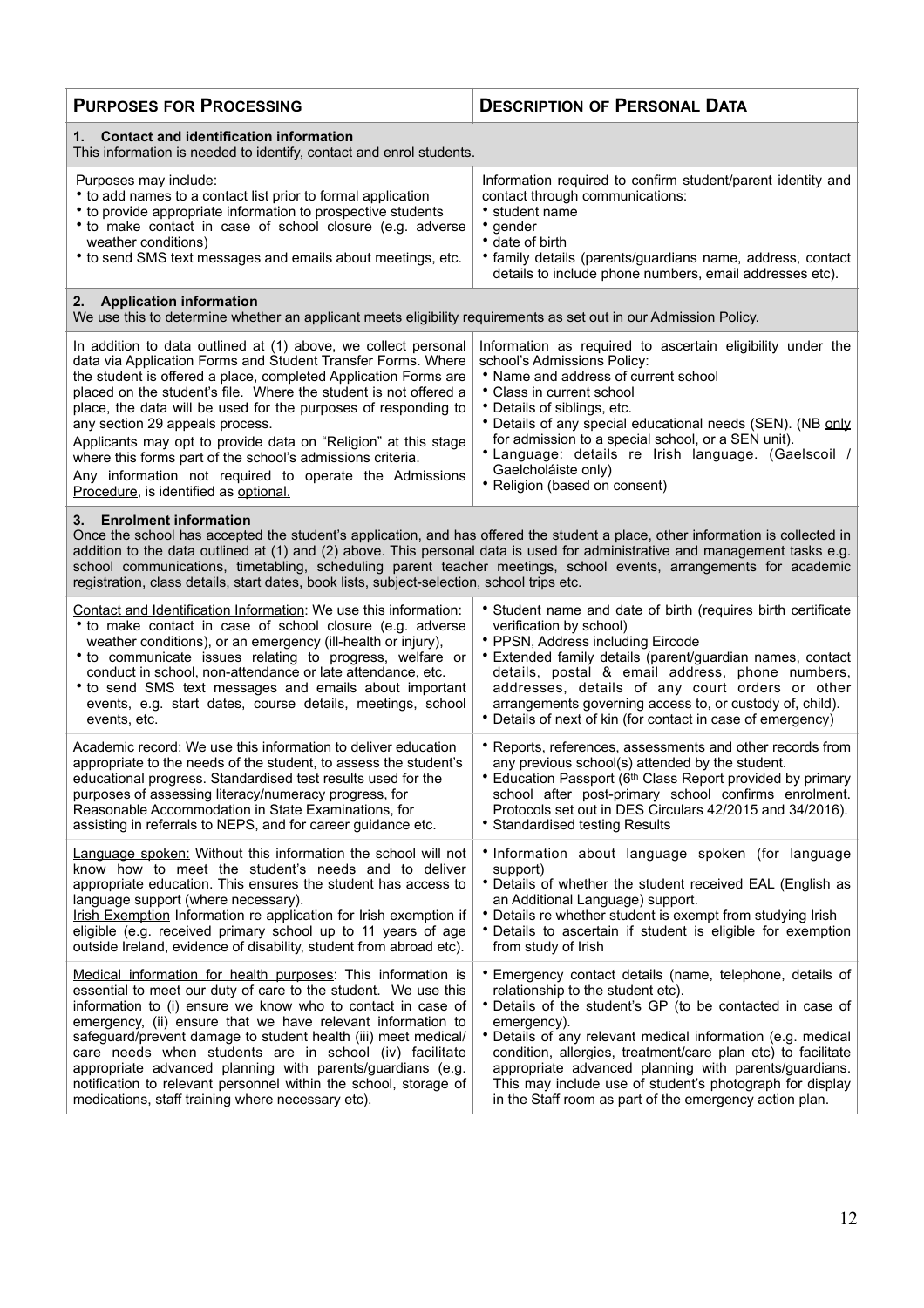| SEN and Medical information for educational purposes: We<br>cannot meet our duty of care to the student and our obligations<br>under EPSEN Act 2004 without this information. We use this<br>information to (i) make application to the DES for allocation of<br>resources to support student (ii) ensure school has relevant<br>information to deliver education appropriate to student's needs<br>(iii) apply for appropriate accommodation(s) and/or therapeutic<br>supports where available.                                                                                                                                  | • Details of any special needs/medical needs that need to<br>be accommodated, e.g. medical assessment, hearing/<br>vision issues, psychological assessment/report.<br>• Details of whether the student has been in receipt of<br>learning support.<br>• Details of whether the student been granted resource<br>teaching hours and/or special needs assistance hours by<br>the NCSE.                                                                              |  |  |
|-----------------------------------------------------------------------------------------------------------------------------------------------------------------------------------------------------------------------------------------------------------------------------------------------------------------------------------------------------------------------------------------------------------------------------------------------------------------------------------------------------------------------------------------------------------------------------------------------------------------------------------|-------------------------------------------------------------------------------------------------------------------------------------------------------------------------------------------------------------------------------------------------------------------------------------------------------------------------------------------------------------------------------------------------------------------------------------------------------------------|--|--|
| Information sought by Department of Education and Skills<br>(DES): We are under a legal obligation to return specific<br>enrolment information concerning each student to DES (SI<br>317/2015). This data is used to calculate teacher and resource<br>allocation, capitation, grant payments for schools, for statistical<br>analysis and reporting in the areas of social inclusion and<br>integration of students in the education system, and for<br>planning purposes. Other (optional) information is sought for<br>purposes relating to planning, social inclusion and integration<br>of students in the education system. | Personal data is transferred to the DES via the Post-<br>Primary Online Database as set out in the Privacy Notice<br>for P-POD provided by DES.<br>Required information<br>includes, e.g. birth name of student and mother (to verify<br>student identity). The DES seeks some additional<br>information on an optional basis (i.e. based on parental<br>consent), for example,<br>• Ethnic/Cultural background                                                   |  |  |
| Use of photographs for yearbooks, social media, website etc.:<br>Photographs, and recorded images of students may be taken<br>at school events and to celebrate school achievements,<br>compile yearbooks, establish a school website, record school<br>events, and to keep a record of the history of the school.                                                                                                                                                                                                                                                                                                                | • Consent to use (for these purposes) images or recordings<br>in printed or digital format.<br>• Separate consents will be sought for different publication<br>(NB This excludes CCTV recordings - see<br>forums.<br>school CCTV policy).                                                                                                                                                                                                                         |  |  |
| Religion only sought where the school facilitates religious<br>instruction/faith formation at the request of parent(s)/<br>guardian(s).                                                                                                                                                                                                                                                                                                                                                                                                                                                                                           | • Religious denomination (based on consent)                                                                                                                                                                                                                                                                                                                                                                                                                       |  |  |
| Consents to direct marketing: If you wish to receive direct<br>marketing you can give consent for us to contact you by SMS<br>text and/or email. Your right to opt-out only relates to the school<br>contacting you for direct marketing purposes.                                                                                                                                                                                                                                                                                                                                                                                | Note: We will still contact you on your mobile in case of an<br>emergency relating to your child and/or to communicate<br>messages about school events (e.g. school closure, parent-<br>teacher meetings etc).                                                                                                                                                                                                                                                    |  |  |
| Personal data gathered during student's time in School<br>4.<br>We cannot meet our statutory obligation to deliver appropriate education to students and/or we cannot satisfy our duty of care<br>to each student without processing this information.                                                                                                                                                                                                                                                                                                                                                                            |                                                                                                                                                                                                                                                                                                                                                                                                                                                                   |  |  |
|                                                                                                                                                                                                                                                                                                                                                                                                                                                                                                                                                                                                                                   |                                                                                                                                                                                                                                                                                                                                                                                                                                                                   |  |  |
| Academic progress: The school processes this personal data in<br>order to deliver education to students, and to evaluate students'<br>academic progress, to register the student for State<br>Examinations (Junior Cycle, Leaving Cycle), to submit the<br>students' work to the recognised accrediting body etc.                                                                                                                                                                                                                                                                                                                 | • Academic progress and results<br>• State exam results<br>• Results of in-school tests/exams (i.e. end of term, end of<br>year exams, assessment results)<br>• Continuous assessment and end of term/year reports                                                                                                                                                                                                                                                |  |  |
| Attendance: The school is required to collect and monitor<br>attendance data and to notify the Education Welfare Officer<br>(TUSLA) in certain circumstances, such as (i) where the<br>student is suspended for 6 days or more (ii) where the student<br>is absent for an aggregate period of 20 school days during the<br>course of the year, (iii) where the Principal is of the opinion that<br>the student is not attending school regularly. The school will<br>notify parent/guardian in the event of non-attendance or<br>absences.                                                                                        | Statutory processing pursuant to the Education (Welfare)<br>Act 2000.<br>• Attendance records including Registers and Roll books<br>etc.<br>• Records of referrals to TUSLA<br>School Register and Roll Books are documents of enduring<br>historical value and are retained in the school's archives for<br>archival purposes in the public interest.                                                                                                            |  |  |
| School tours/trips: Information required to make appropriate<br>travel arrangements, to implement insurance cover, to arrange<br>appropriate supervision ratios, to ensure medical/health issues<br>are properly accommodated, to engage in responsible<br>planning, and to ensure necessary paperwork for INIS (Irish<br>Border Control/Irish Naturalisation & Immigration Service<br>requirements where children are travelling with someone other<br>than their parent or guardian).                                                                                                                                           | Information to ensure trip is properly organised and<br>supervised, including:<br>• permission slips (signed by parents/guardians),<br>• itinerary reports<br>• Letter from parent(s)/guardian(s) giving consent to travel.<br>• Copy of birth/adoption certificate or guardianship papers<br>* Copy of marriage/divorce certificate (where parent has<br>different surname to child).<br>* Copy of the parent/guardian's passport or State identity<br>document. |  |  |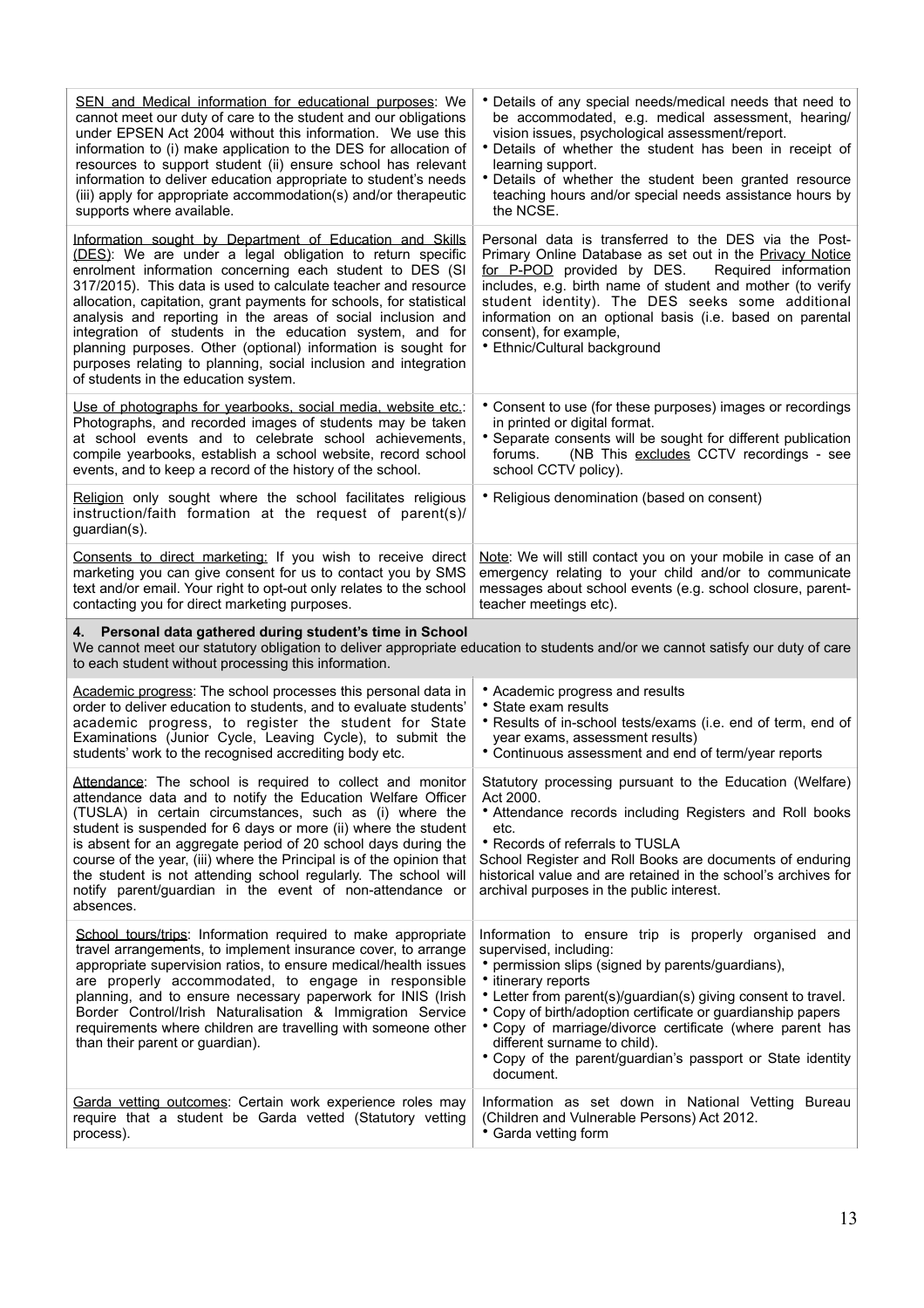| CCTV images: The school processes this data for the purposes<br>outlined in our CCTV Policy, a copy of which is available on the<br>school's website e.g. We use CCTV for security purposes; to<br>protect premises and assets; to deter crime and anti-social<br>behaviour; to assist in the investigation, detection, and<br>prosecution of offences; to monitor areas in which cash and/or<br>goods are handled; to deter bullying and/or harassment; to<br>maintain good order and ensure the school's Code of<br>Behaviour is respected; to provide a safe environment for all<br>staff and students; for verification purposes and for dispute-<br>resolution, particularly in circumstances where there is a<br>dispute as to facts and the recordings may be capable of<br>resolving that dispute; for the taking and defence of litigation.                 | CCTV is in operation at the perimeter, exterior and certain<br>internal common areas within the school both during the<br>daytime and during the night hours each day. CCTV is used<br>at external points on the premises (e.g. at front gates, in the<br>car-park etc) and at certain internal points (e.g. front desk/<br>reception area, corridors etc). In areas where CCTV is in<br>operation, appropriate notices will be displayed.                                                                                                                                                                                                                                                 |
|----------------------------------------------------------------------------------------------------------------------------------------------------------------------------------------------------------------------------------------------------------------------------------------------------------------------------------------------------------------------------------------------------------------------------------------------------------------------------------------------------------------------------------------------------------------------------------------------------------------------------------------------------------------------------------------------------------------------------------------------------------------------------------------------------------------------------------------------------------------------|--------------------------------------------------------------------------------------------------------------------------------------------------------------------------------------------------------------------------------------------------------------------------------------------------------------------------------------------------------------------------------------------------------------------------------------------------------------------------------------------------------------------------------------------------------------------------------------------------------------------------------------------------------------------------------------------|
| Special needs data, educational support records, medical data<br>etc: Without this information, the school will not know what<br>resources need to be put in place in order to meet the student's<br>needs and to deliver appropriate education in-keeping with its<br>statutory obligations. This is in order to assess student needs,<br>determine whether resources can be obtained and/or made<br>available to support those needs, and to develop individual<br>education plans. Under Section 14 of the Education for<br>Persons with Special Educational Needs Act, 2004, the School<br>is required to furnish to the National Council for Special<br>Education (the statutory agency established under the<br>Education for Persons with Special Educational Needs Act<br>2004) such information as the Council may from time to time<br>reasonably request. | The school collects information relating to any special<br>educational needs, psychological assessments/reports,<br>information about resource teaching hours and/or special<br>needs assistance hours, etc. Schools are also required to<br>share this personal data with SENOs employed by the<br>NCSE.<br>• Psychological assessments,<br>• Special Education Needs' files, reviews, correspondence<br>• Individual Education Plans,<br>• Learning support file,<br>• Notes relating to inter-agency meetings,<br>• Medical information (including details of any medical<br>condition and/or medication/treatment required)<br>• Psychological, psychiatric and/or medical assessments |
| Child protection, child welfare records: The school is required<br>to follow DES Child Protection Procedures (Circular 81/2017)<br>and to take appropriate action to safeguard the welfare of<br>students in its care (Child Protection Procedures for Primary<br>and Post-Primary Schools 2017). Staff have a legal<br>responsibility to report actual or suspected child abuse or<br>neglect to the Child & Family Agency ("TUSLA") and to An<br>Garda Síochána. Mandatory reporting obligations arise under<br>Children First 2015, the Criminal Justice (Withholding of<br>Information on Offences against Children and Vulnerable<br>Persons) Act 2012.                                                                                                                                                                                                         | Mandatory reporting obligations require data sharing with<br>TUSLA, An Garda Síochána and any other appropriate law<br>enforcement or child protection authorities. DES<br>Inspectorate may seek access to the school's child<br>protection records for audit purposes.<br>• Child protection records<br>• Child safeguarding records<br>• Other records relating to child welfare<br>• Meitheal meetings convened by TUSLA                                                                                                                                                                                                                                                                |
| Counselling & Pastoral Care Records: This information is<br>required to provide access to counselling services and/or<br>psychological services and to provide supports to students,<br>resolve behavioural, motivational, emotional and cognitive<br>difficulties through assessment and therapeutic intervention, to<br>engage in preventative work etc. Personal data (and special<br>category personal data) will be shared with third parties (e.g.<br>TUSLA, NEPS, CAMHS, An Garda Síochána, Medical<br>practitioners treating the student) for the purpose of the school<br>complying with its legal obligations and/or in the student's vital/<br>best interests.                                                                                                                                                                                            | • Guidance Counselling notes<br>• Psychological service notes<br>• Referrals to/records relating to therapeutic services and<br>other interventions<br>• Minutes, notes and other records concerning Student<br>Support Team/Pastoral Care Team Meetings                                                                                                                                                                                                                                                                                                                                                                                                                                   |
| Internal school processes: This information (e.g. anti-bullying<br>processes and disciplinary/Code of Behaviour processes) is<br>required to meet the school's duty of care to all its students and<br>staff, to comply with relevant Circulars issued by the<br>Department of Education and Skills, and to run the school<br>safely and effectively. Data collected in these processes may<br>be transferred to the school's insurer and/or legal advisors or<br>management body as appropriate where required for disputes<br>resolution, fact verification, and for litigation purposes.                                                                                                                                                                                                                                                                          | • Records of parental complaints.<br>* Records of other complaints (student to student<br>complaints etc).<br>• Records relating bullying investigations.<br>* Records relating to Code of Behaviour processes<br>(expulsion, suspension etc.) including appeals data and<br>section 29 appeals material.                                                                                                                                                                                                                                                                                                                                                                                  |
| Accident and injury reports: This information is processed to<br>operate a safe environment for students and staff, to identify<br>and mitigate any potential risks, and to report incidents/<br>This data may be transferred to the school's<br>accidents.<br>insurance company and/or indemnifying body and/or legal<br>advisors as appropriate. Data will be shared with An Garda<br>Síochána, TUSLA and the Health & Safety Authority where<br>appropriate.                                                                                                                                                                                                                                                                                                                                                                                                      | • Accident reports<br>• Incident Report Forms<br>• Notifications to insurance company<br>• Exchanges with legal advisors.<br>• Notifications to Health & Safety Authority (HSA)                                                                                                                                                                                                                                                                                                                                                                                                                                                                                                            |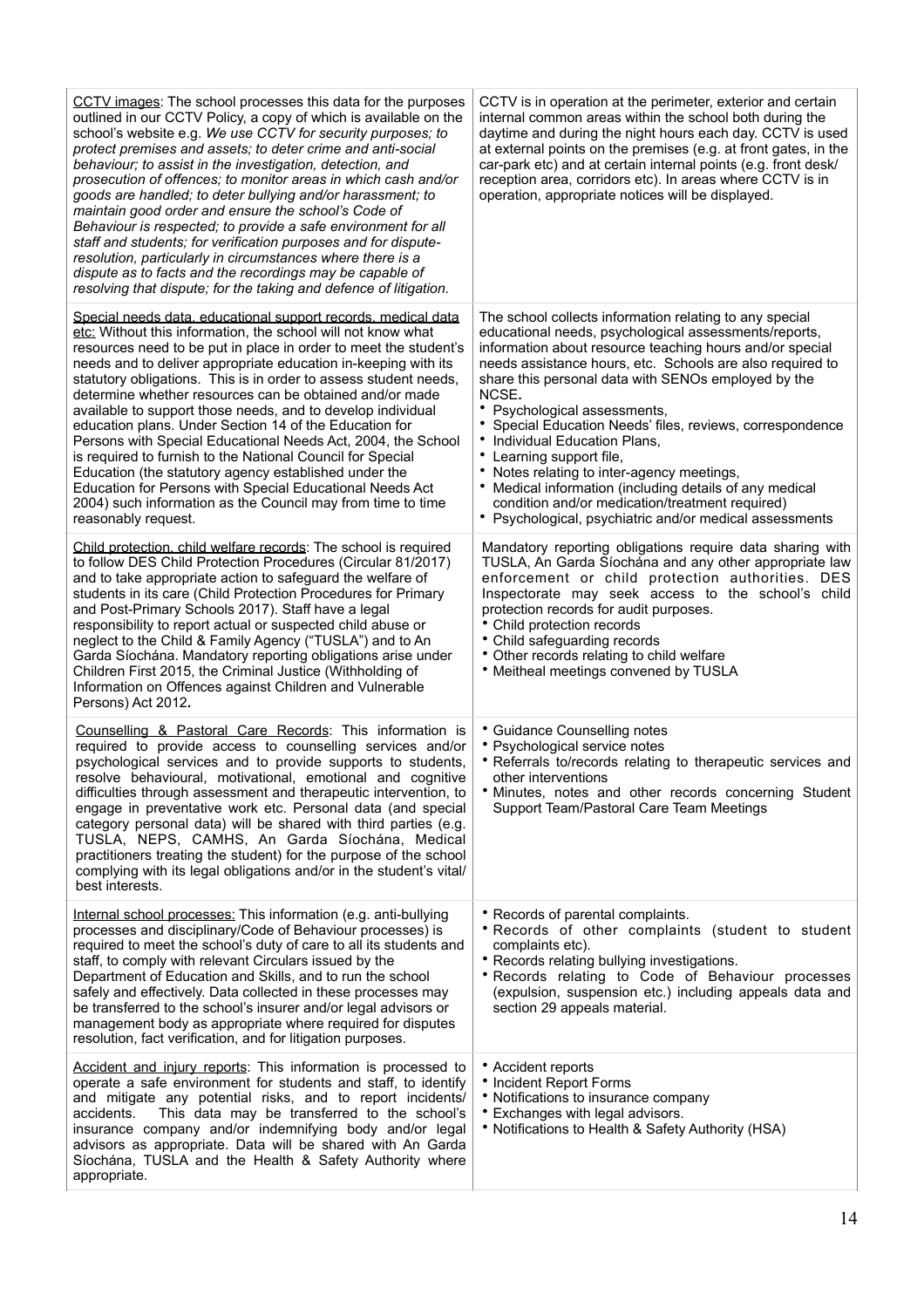| Financial information, fees etc: Without this information, the<br>school cannot process applications, make grant payments, or<br>receive payment of monies (e.g. course fees, school trips etc).<br>After completion of the payments, the documentation is<br>retained for audit and verification purposes. The school's<br>financial data are audited by external auditors. | • Information relating to payments from student's parents/<br>guardians (including fee support and fee waiver<br>documentation),<br>• Scholarship/Grant applications (including Gaeltacht, book<br>rental scheme etc). |  |
|------------------------------------------------------------------------------------------------------------------------------------------------------------------------------------------------------------------------------------------------------------------------------------------------------------------------------------------------------------------------------|------------------------------------------------------------------------------------------------------------------------------------------------------------------------------------------------------------------------|--|
| 5. Charity Tax Back Forms<br>This information is required so that the school may avail of the scheme of tax relief for donations of money received.                                                                                                                                                                                                                          |                                                                                                                                                                                                                        |  |
| To claim the relief, the donor must complete a certificate and<br>forward it to the school to allow it to claim the grossed up<br>amount of tax associated with the donation. This information is<br>retained by the School in the case of audit by the Revenue<br>Commissioners.                                                                                            | • CHY3/CHY4 tax back forms<br>• Donor name, Address & Telephone Number<br>• PPS Number<br>• Tax Rate<br>• Signature<br>• Gross amount of donation                                                                      |  |
| 6. Parent Nominees on Boards of Management<br>This information is required to enable the Board of Management to fulfil its statutory obligations.                                                                                                                                                                                                                            |                                                                                                                                                                                                                        |  |
| Processing undertaken in accordance with the Education Act<br>1998 and other applicable legislation, including decisions taken<br>for accountability and good corporate governance.                                                                                                                                                                                          | • Name, address and contact details of Parent Nominee<br>• Records in relation to appointment to the Board<br>• Minutes of Board of Management meetings and<br>correspondence to the Board.                            |  |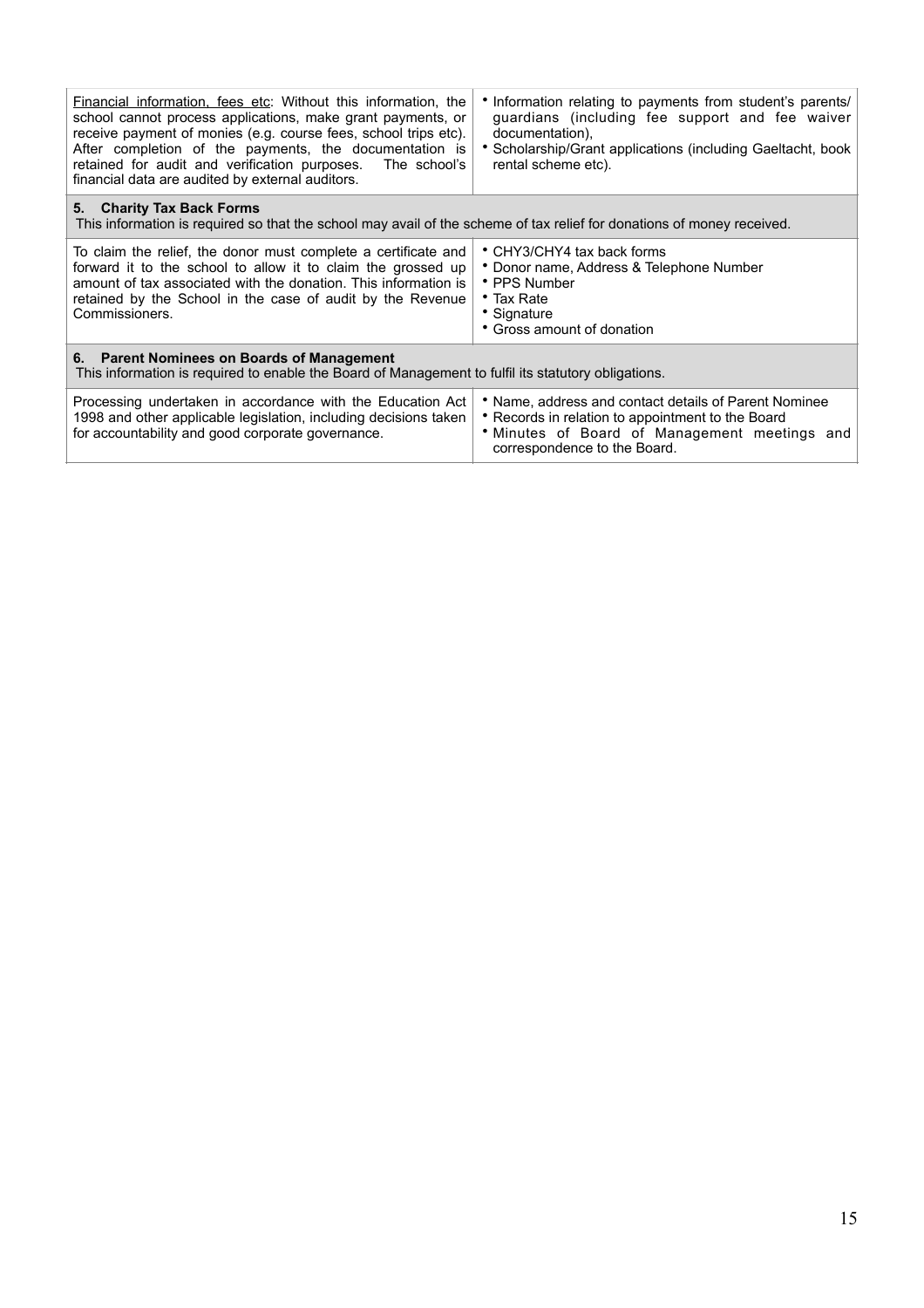#### <span id="page-15-0"></span>**3. CATEGORIES OF RECIPIENTS**

**Department of Education and Skills (DES)** The school is required to provide student data to the *Department of Educa\*on and Skills (DES).* This transfer of data is primarily made at the beginning of each academic year ("October Returns") using a secure Post-Primary Online Database (P-POD) system. The October Returns contain individualised data such as PPS number which acts as an identifier to validate that the data belongs to a recognised student.<sup>[10](#page-15-1)</sup> The DES has published a "Fair Processing Notice" to explain how the personal data of students is processed.[11](#page-15-2)

<span id="page-15-5"></span><span id="page-15-4"></span>**State Examinations Commission (SEC)** data on entrants for the state examinations is provided via the October Returns to SEC to assist its planning of the state examinations.

**Student support and welfare** student data may be shared with a number of public state bodies including *National Educa\*onal Psychological Service* (NEPS psychologists support schools and students); *Na\*onal Council for Special Education* (the NCSE role is to support schools and students with special education needs); *National Education Welfare Board* (the school is required to share student attendance with the NEWB). Data to support student access to further and higher education may also be shared for processing as part of *Student Universal Support Ireland* (SUSI), *Higher Education Access Route* (HEAR) and *Disability Access Education Route* (DARE).

<span id="page-15-6"></span>**Legal requirements** where appropriate, particularly in relation to Child Protection and safeguarding issues, the school may be obliged to seek advice and/or make referrals to *Túsla.<sup>[12](#page-15-3)</sup>* The school may share personal data with An Garda Síochána where concerns arise in relation to child protection. The school will also report matters of alleged criminal acts, criminal behaviour, criminal damage, etc., to allow prevention, detection and investigation of offences. Where there is a lawful basis for doing so, personal data may also be shared with the *Revenue Commissioners* and the *Workplace Relations Commission.* 

**Insurance** data may be shared with the school's insurers where this is appropriate and proportionate. The school may also be obliged to share personal data with the *Health and Safety Authority*, for example, where this is required as part of an accident investigation.

**Professional Advisors** some data may be shared with legal advisors (solicitors, etc.), financial advisors (pension administrators, accountants, etc.) and others such as school management advisors; this processing will only take place where it is considered appropriate, necessary and lawful.

**Other schools and Universities/Colleges/Institutes** where the student transfers to *another educational body*, or goes on an exchange programme or similar, the school may be asked to supply certain information about the student, such as academic record, references, etc.

**Work Placement** some data may be shared, on request, with work placement providers and *employers* where this is appropriate and necessary to support students engaged in work experience or similar programmes.

**Voluntary Bodies** some personal data may be shared as appropriate with bodies such as the school's *Parents Association*. This data sharing will only take place where consent has been provided.

**Other not-for-profit organisations** limited data may be shared with recognised bodies who act to promote student engagement with co-curricular and other activities, competitions, recognition of achievements, etc. This

<span id="page-15-1"></span><sup>&</sup>lt;sup>[10](#page-15-4)</sup> Where the October Returns include sensitive personal data regarding personal circumstances then explicit and informed consent for the transfer of this data may be sought from students/parents/guardians.

<span id="page-15-2"></span>[<sup>11</sup>](#page-15-5) These can be found on www.education.ie (search for Circular Letters 0047/2010 and 0023/2016 in the "Circulars" section). The Department of Education and Skills transfers some student data to other government departments and other State bodies to comply with legislation, such as transfers to the Department of Social Protection & Employment Affairs pursuant to the Social Welfare Acts, transfers to the State Examinations Commission, transfers to the Educational Research Centre, and transfers to the Central Statistics Office pursuant to the Statistics Acts. The data will also be used by the DES for statistical, policy-making and research purposes. However the DES advises that it does not use individual data, but rather aggregated data is grouped together for these purposes.

<span id="page-15-3"></span>Túsla, the Child and Family Agency, is the State agency responsible for improving wellbeing and outcomes for children. *[12](#page-15-6)*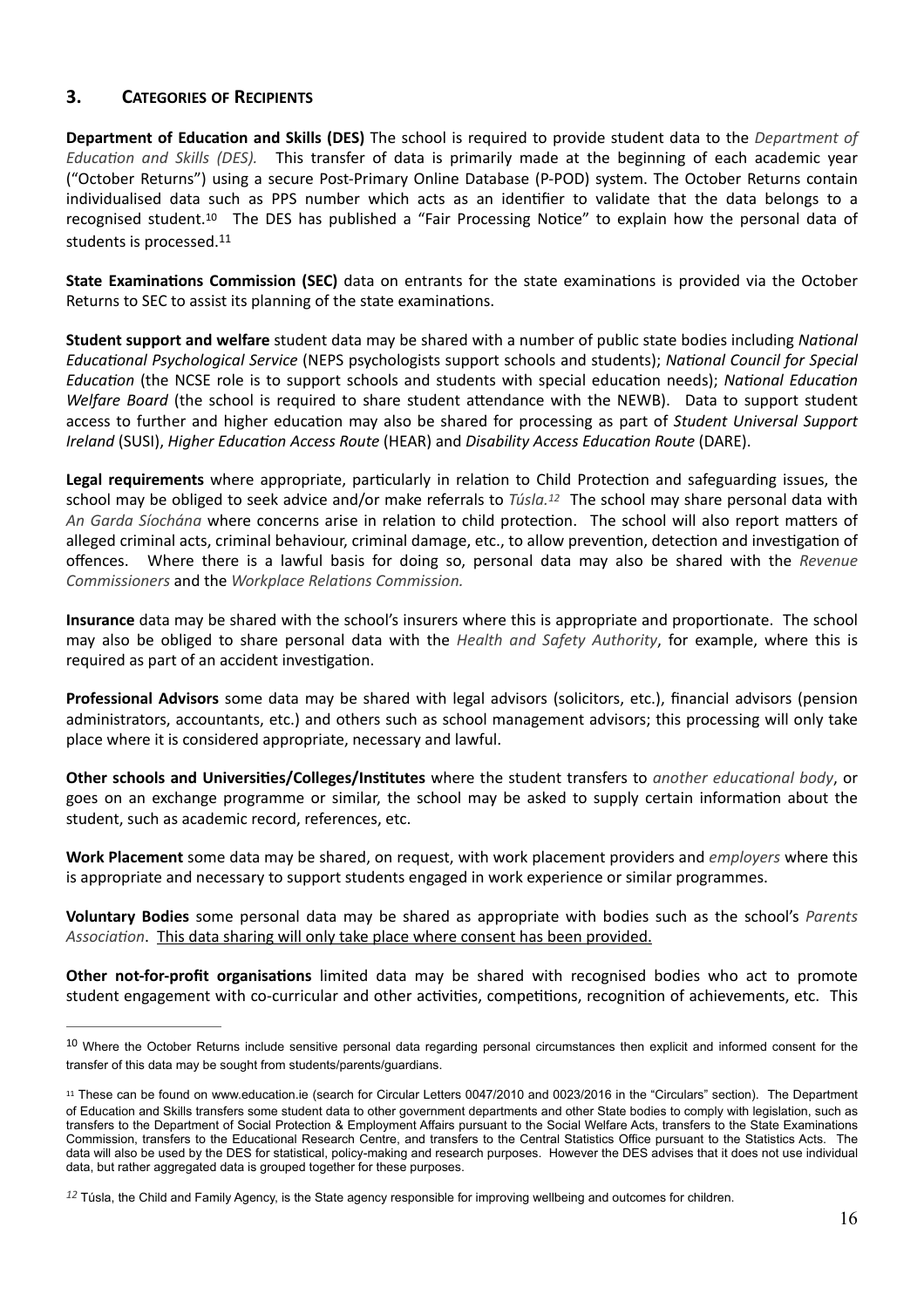would include bodies promoting participation in sports, arts, sciences, environmental and outdoor activities, etc. This data sharing will usually be based on consent.

**Service Providers** in some circumstances the school has appointed third parties to undertake processing activities on its behalf. These Data Processors have provided guarantees that their processing satisfies the requirements of the General Data Protection Regulation. The school has implemented written contractual agreements with these entities to ensure that the rights of data subjects receive an appropriate level of protection. Third party service providers include the following categories:

- School Management Information Systems -VSWare
- Productivity Applications (e.g. Google Apps for Education, Microsoft 365)
- Online Storage & File Sharing (e.g. Dropbox, Google Drive, iCloud, OneDrive)
- Video Sharing and Blogging Platforms Youtube, Facebook
- Virtual Learning Environments Google Classroom
- IT Systems Support Hassan Dabbagh
- $\bullet$  Fee management software  $(x)$
- School communications Unique Publishing
- Security and CCTV Systems Top Security, Secure All Security, Coleman Electronics
- Pension Consultants/Trustees (x)
- Accounting & Payroll software Sage
- Cashless Payment Systems (x)
- Canteen Management System Freshtoday.ie
- Learning software and Apps (x)

**Transfers Abroad** In the event that personal data may be transferred outside the European Economic Area (EEA) the school will ensure that any such transfer, and any subsequent processing, is carried out in strict compliance with recognised safeguards or derogations (i.e., those approved by the Irish Data Protection Commission).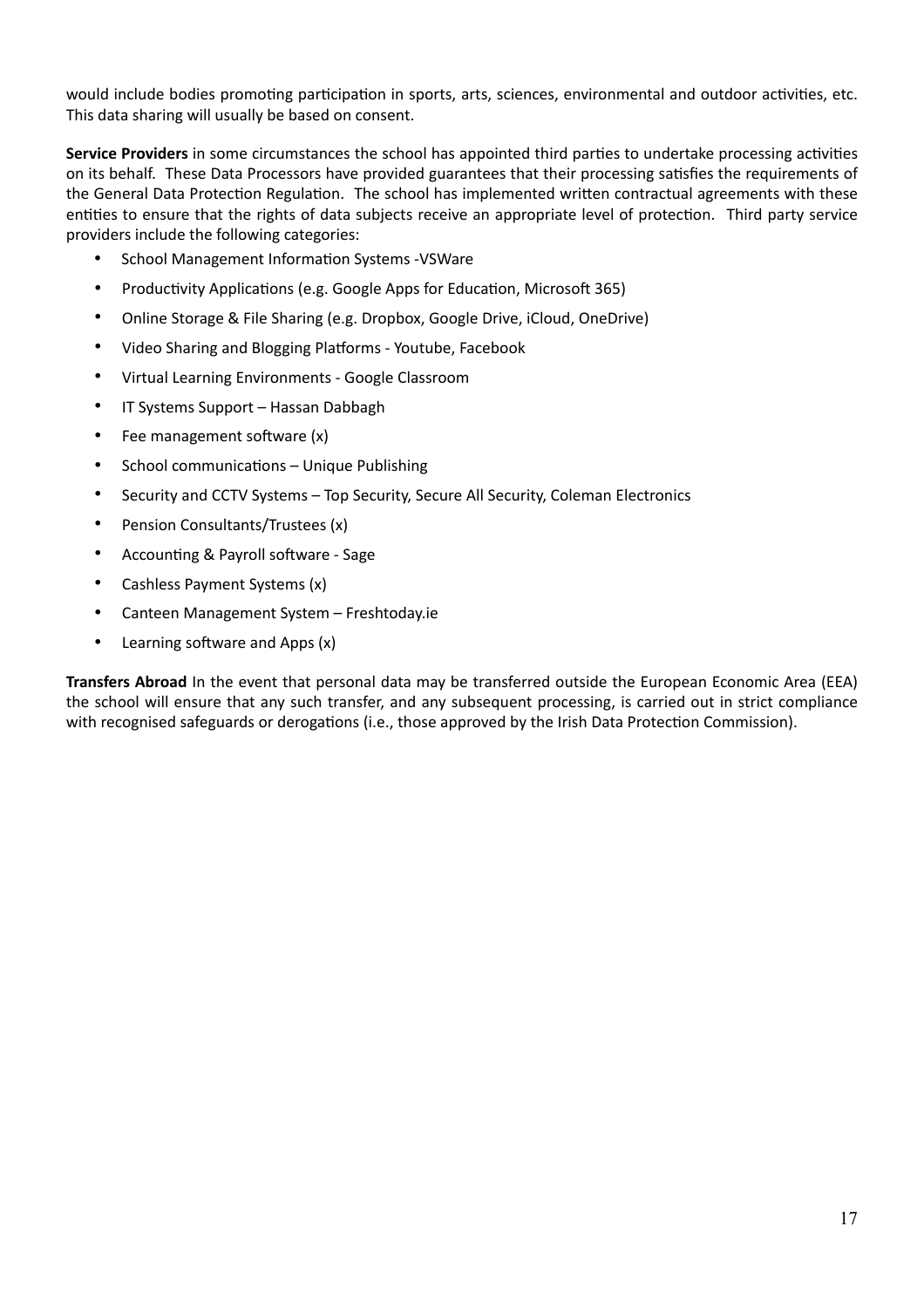#### **4. IMPLEMENTING THE DATA PROCESSING PRINCIPLES**

#### <span id="page-17-0"></span>**1. Accountability**

- <span id="page-17-1"></span>(i) Accountability means that compliance with the data protection legislation is recognised as an important Board of Management responsibility as well as one shared by each school employee and member of the wider school community[. 13](#page-17-2)
- <span id="page-17-6"></span>(ii) Demonstrating Compliance Accountability imposes a requirement on the controller to demonstrate compliance with the other data processing principles (see Section 2 earlier: *Processing Principles*). This means that the school retains evidence to demonstrate the actions it has taken to comply with GDPR.
- (iii) School Policies An important way for the school to demonstrate accountability is through the agreement and implementation of appropriate policies. In addition to publishing a *Data Protection Policy* this may include developing other policies to address some or all of the following areas (i) CCTV<sup>[14](#page-17-3)</sup> (ii) Data Breaches (iii) Data Access Requests (iv) Record Storage and Retention (v) Data Processing Agreements[.15](#page-17-4)
- <span id="page-17-8"></span><span id="page-17-7"></span>(iv) Record of Processing Activities As a data controller the school is required to prepare a record of any processing activities (ROPA) that it undertakes. This record should include the following information (GDPR Article 30):
	- o the purposes of the processing;
	- $\circ$  a description of the categories of data subjects and personal data;
	- $\circ$  the categories of recipients to whom the personal data will be disclosed;
	- $\circ$  any transfers to a third country or international organisation, including suitable safeguards;
	- $\circ$  where possible, the envisaged time limits for erasure of the different categories of data;
	- $\circ$  where possible, a general description of the technical and organisational security measures.
- <span id="page-17-9"></span>(v) Risk Assessment The school as data controller is required to consider any risks that may arise as a consequence of its processing activities. This assessment should consider both the likelihood and the severity of these risks and their potential impact on data subjects.<sup>16</sup>
- (vi) Data Protection Impact Assessment (DPIA) A DPIA is a type of risk assessment that is mandatory in specific circumstances (GDPR Article 35). The school will ensure that a DPIA is undertaken where this is appropriate, typically, where a new processing activity has the potential to have a high impact on individual privacy or rights. (The installation of an extensive CCTV system in a school is an example of a processing activity that might trigger the need for a Data Protection Impact Assessment.) The purpose of undertaking a DPIA is to ensure that any risks associated with the new processing activity are identified and mitigated in an appropriate manner.

<span id="page-17-2"></span>[<sup>13</sup>](#page-17-6) The GDPR4schools.ie website identifies some of the GDPR Roles and Responsibilities held by different groups, namely (i) Board of Management (ii) Principal/Deputy Principal (iii) Teaching Staff (iv) Guidance & Medical Support (v) School Administration (vii) SNAs and (viii) Caretaker. These lists of responsibilities (provided in PDF format) can be shared out to help raise awareness amongst the school community.

<span id="page-17-3"></span><sup>&</sup>lt;sup>14</sup> A template CCTV policy for Schools is available from [www.dataprotectionschools.ie](http://www.dataprotectionschools.ie)

<span id="page-17-4"></span><sup>&</sup>lt;sup>[15](#page-17-8)</sup> All school policies need be applied in a manner that respects the principles, protocols and procedures inherent in the school's Data Protection strategy. Examples of relevant policies include (i) Acceptable Use Policy (ICT) (ii) Child Protection Procedures (iii) Code of Behaviour (iv) Guidance and Counselling (v) Policy on Special Education Needs (vi) Anti-Bullying Policy.

<span id="page-17-5"></span><sup>&</sup>lt;sup>[16](#page-17-9)</sup> GDPR Recital 75: The risk to the rights and freedoms of natural persons, of varying likelihood and severity, may result from personal data processing which could lead to physical, material or non-material damage, in particular: where the processing may give rise to discrimination, identity theft or fraud, financial loss, damage to the reputation, loss of confidentiality of personal data protected by professional secrecy, unauthorised reversal of pseudonymisation, or any other significant economic or social disadvantage; where data subjects might be deprived of their rights and freedoms or prevented from exercising control over their personal data; where personal data are processed which reveal racial or ethnic origin, political opinions, religion or philosophical beliefs, trade union membership, and the processing of genetic data, data concerning health or data concerning sex life or criminal convictions and offences or related security measures; where personal aspects are evaluated, in particular analysing or predicting aspects concerning performance at work, economic situation, health, personal preferences or interests, reliability or behaviour, location or movements, in order to create or use personal profiles; where personal data of vulnerable natural persons, in particular of children, are processed; or where processing involves a large amount of personal data and affects a large number of data subjects.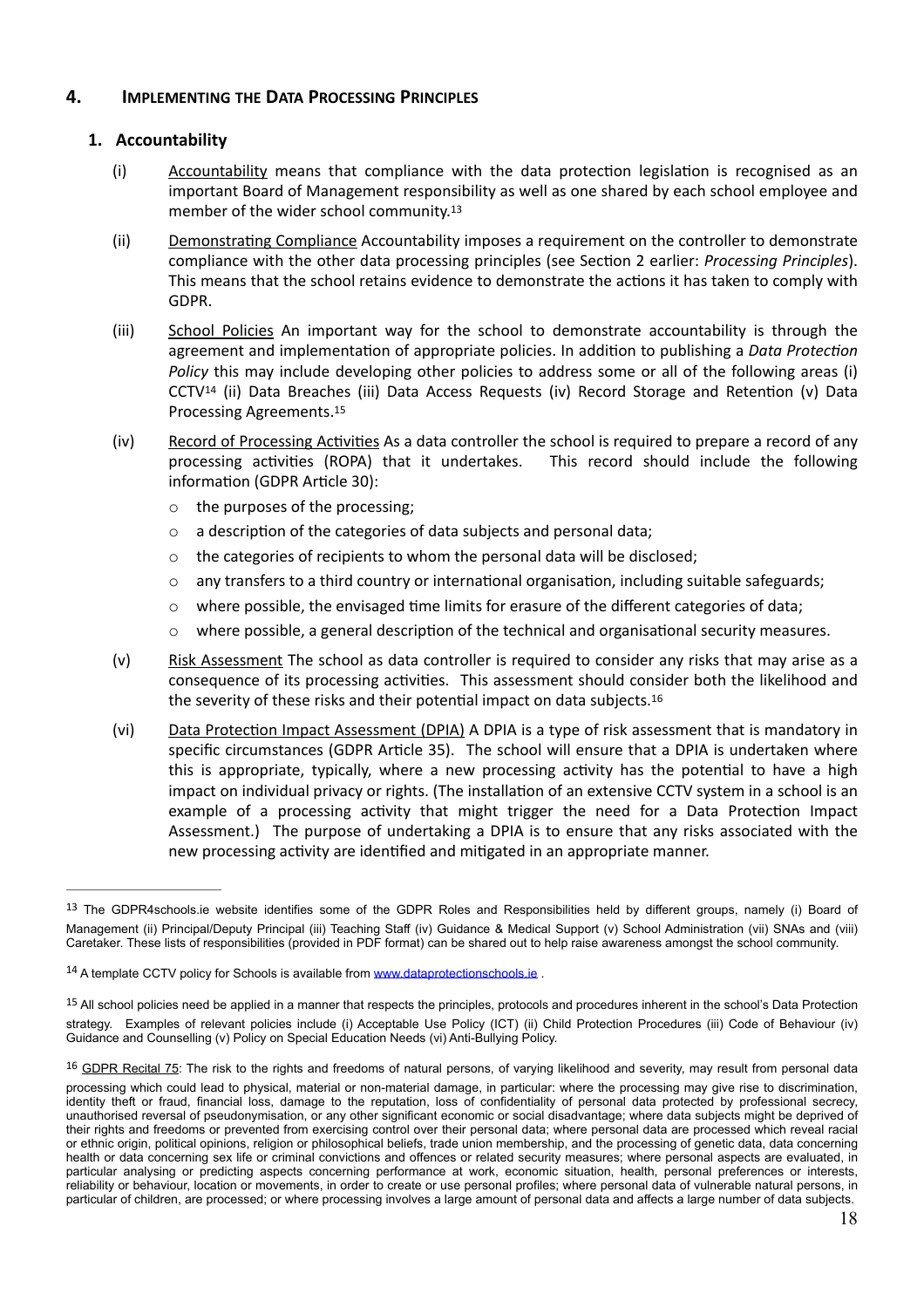- (vii) Security of Processing As a consequence of having assessed the risks associated with its processing activities, the school will implement appropriate *technical and organisational measures* to ensure a level of security appropriate to the risk. For example, these measures might include training of staff, establishment of password policies, protocols around device encryption, procedures governing access to special category data etc.
- (viii) Data Protection by Design The school aims to apply the highest standards in terms of its approach to data protection. For example, school staff will utilise a *Privacy by Design* approach when any activity that requires the processing of personal data is being planned or reviewed. This may mean implementing technical measures (e.g. security) and organisational measures (e.g. protocols and training).
- (ix) Data Protection by Default A *Privacy by Default* approach means that minimal processing of personal data is the school's default position. In practice this means that only essential data will be collected from data subjects, and that within the school, access to this data will be carefully controlled and only provided to employees where this is appropriate and necessary.
- <span id="page-18-6"></span> $(x)$  Data Processing Agreements: the school will put written contracts in place with organisations that process data on its behalf (as required under GDPR Article 28). [17](#page-18-1)
- (xi) Data Breach Records: the school will retain records that document its handling of any personal data breaches. These records will clearly set out the facts relating to any personal data breach, its effects and the remedial action taken. [18](#page-18-2)
- <span id="page-18-8"></span><span id="page-18-7"></span>(xii) Staff Awareness and Training All who are granted access to personal data that is under the control of the school have a duty to observe the data processing principles. The school will provide appropriate information, training and support so that staff may gain a clear understanding of these requirements.[19](#page-18-3)

#### <span id="page-18-0"></span>**2. Lawful Processing**

As part of its decision to collect, use or share personal data, the school as Controller will identify which of the lawful bases is applicable to each processing operation. In the absence of a lawful basis the personal data cannot be processed.

- <span id="page-18-9"></span>(i)Many of school's data processing activities rely on legal obligations. These tasks are undertaken because the school must comply with Irish (or European) law<sup>20</sup>[.](#page-18-4) For example, there is a legislative basis underpinning the sharing of specific student data with the Department of Education and Skills and other public bodies.
- (ii)Another set of data processing activities are undertaken in the public interest i.e. so that the school can operate safely and effectively. For example, an educational profile of the student (literacy competence, language spoken at home etc.) may help the school to target learning resources effectively for the benefit of the student.
- <span id="page-18-10"></span>(iii)In some situations, for example the use of CCTV, the school may rely on its legitimate interests to justify processing. In such cases the specific legitimate interests (e.g. health and safety, crime prevention, protection of school property etc.) must be identified and notified to the data subjects $21$ .

<span id="page-18-1"></span>A Data Processing Agreement may be provided as a set of agreed clauses or as an addendum to a broader *(Third Party) Service Agreement*. [17](#page-18-6)

<span id="page-18-2"></span>[<sup>18</sup>](#page-18-7) These record-keeping requirements are detailed under GDPR Article 33(5). Documentation need to be retained in school setting out details of all data breaches that have occurred. This includes those that were adjudged not to require notification to the Data Protection Commission (in addition to data breaches that required formal DPC notification via https://forms.dataprotection.ie/report-a-breach-of-personal-data).

<span id="page-18-3"></span> $19$  All current and former employees of the school may be held accountable in relation to data processed by them during the performance of their duties. For example, employees acting in breach of the Data Protection Act 2018 could, in certain circumstances, be found to have committed a criminal offence.

<span id="page-18-4"></span>For example, the *Education Act 1998*, the *Education (Welfare) Act 2000* & the *Education for Persons with Special Education Needs Act 2004*. [20](#page-18-9)

<span id="page-18-5"></span><sup>&</sup>lt;sup>[21](#page-18-10)</sup> Data subjects have a right to object to processing that is undertaken based on legitimate interests. In such cases the Controller must demonstrate that there is an overriding need if the processing is to continue.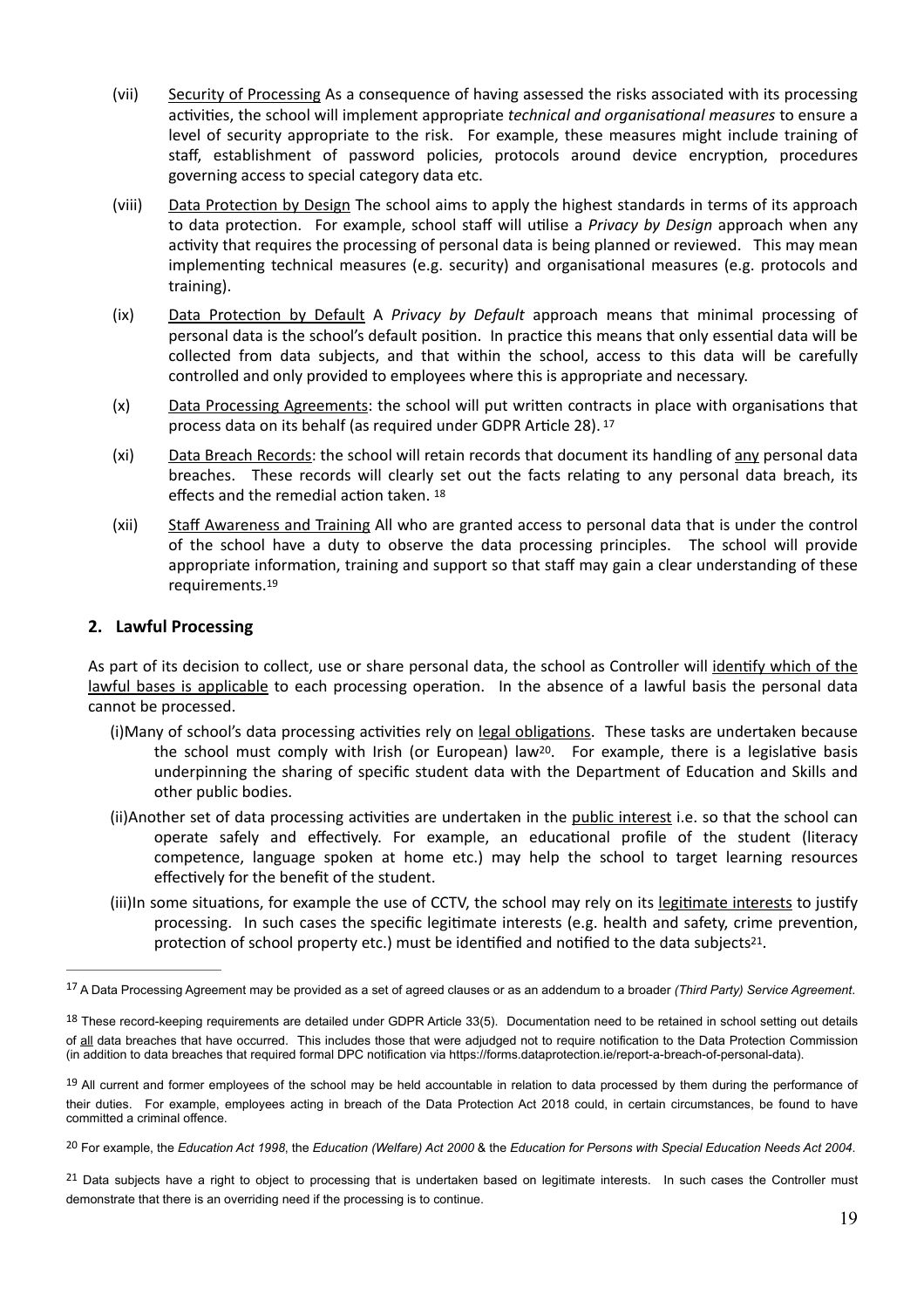- (iv)Contract will provide a lawful basis for some processing of data by the school. For example, the processing of some employee data may rely on this lawful basis.
- (v)There is also the possibility that processing can be justified in some circumstances to protect the Vital Interests of a data subject, or another person. For example, sharing some data subject data with emergency services might rely on this lawful basis.
- (vi)Finally there is the option of using a data subject's consent as the lawful basis for processing personal data. The school will not rely on consent as the basis for processing personal data if another lawful condition is more appropriate. Consent will usually be the lawful basis used by the school to legitimise the publication of student photographs in print publications and electronic media.

#### **3. Consent**

<span id="page-19-0"></span>Where consent is relied upon as the appropriate condition for lawful processing, then that consent must be freely given, specific, informed and unambiguous. All of these conditions must be satisfied for consent to be considered valid. There are a significant number of restrictions around using consent.

- (i)A separate consent will be sought for each processing activity (together with appropriate guidance as necessary to ensure the data subject is informed).
- (ii)When asking for consent, the school will ensure that the request is not bundled together with other unrelated matters.
- (iii)Consent requires some form of clear affirmative action (Silence or a pre-ticked box is not sufficient to constitute consent). Consent can be provided by means of an oral statement.
- (iv)Consent must be as easy to withdraw as to give.
- (v)A record should be kept of how and when consent was given.
- (vi)The school will take steps to ensure the consent is always freely given i.e. that it represents a genuine choice and that the data subject does not feel under an obligation to consent to processing.
- (vii)If the consent needs to be explicit, this means the school must minimise any future doubt about its validity. This will typically require the school to request and store a copy of a signed consent statement.

#### <span id="page-19-1"></span>**4. Special Category Data**

Some personal data is defined as Special Category Data and the processing of such data is more strictly controlled. In a school context this will occur whenever data that relates to Special Needs or Medical Needs is being processed. GDPR Article 9 identifies a limited number of conditions, one of which must be

<span id="page-19-3"></span>applicable if the processing of special category data is to be lawful.<sup>[22](#page-19-2)</sup> Some of these processing conditions, those most relevant in the school context, are noted here.

- (i)Processing is necessary for reasons of substantial public interest on the basis of Union or Member State law. This condition could provide an appropriate basis for processing of data relating to employee and student health e.g. proportionate sharing of special category data to ensure the school is compliant with provisions in health, safety and welfare legislation.
- (ii)Processing is necessary for the assessment of the working capacity of an employee;….or for the provision of health or social care or treatment.. on the basis of Union or Member State law.
- (iii)Processing is based on Explicit Consent. Where a school is processing biometric data for identification purposes (e.g. facial image recognition or the use of fingerprint systems) it is unlikely that this processing will be justifiable on any lawful basis other than consent. (And, as a data subject should be able to withhold consent without suffering any detriment, the school will need to provide access to an alternative processing option which is not reliant on biometric data.)

<span id="page-19-2"></span><sup>&</sup>lt;sup>[22](#page-19-3)</sup> The Data Protection Act 2018 makes provision for some additional conditions that can legitimise the processing of special category data.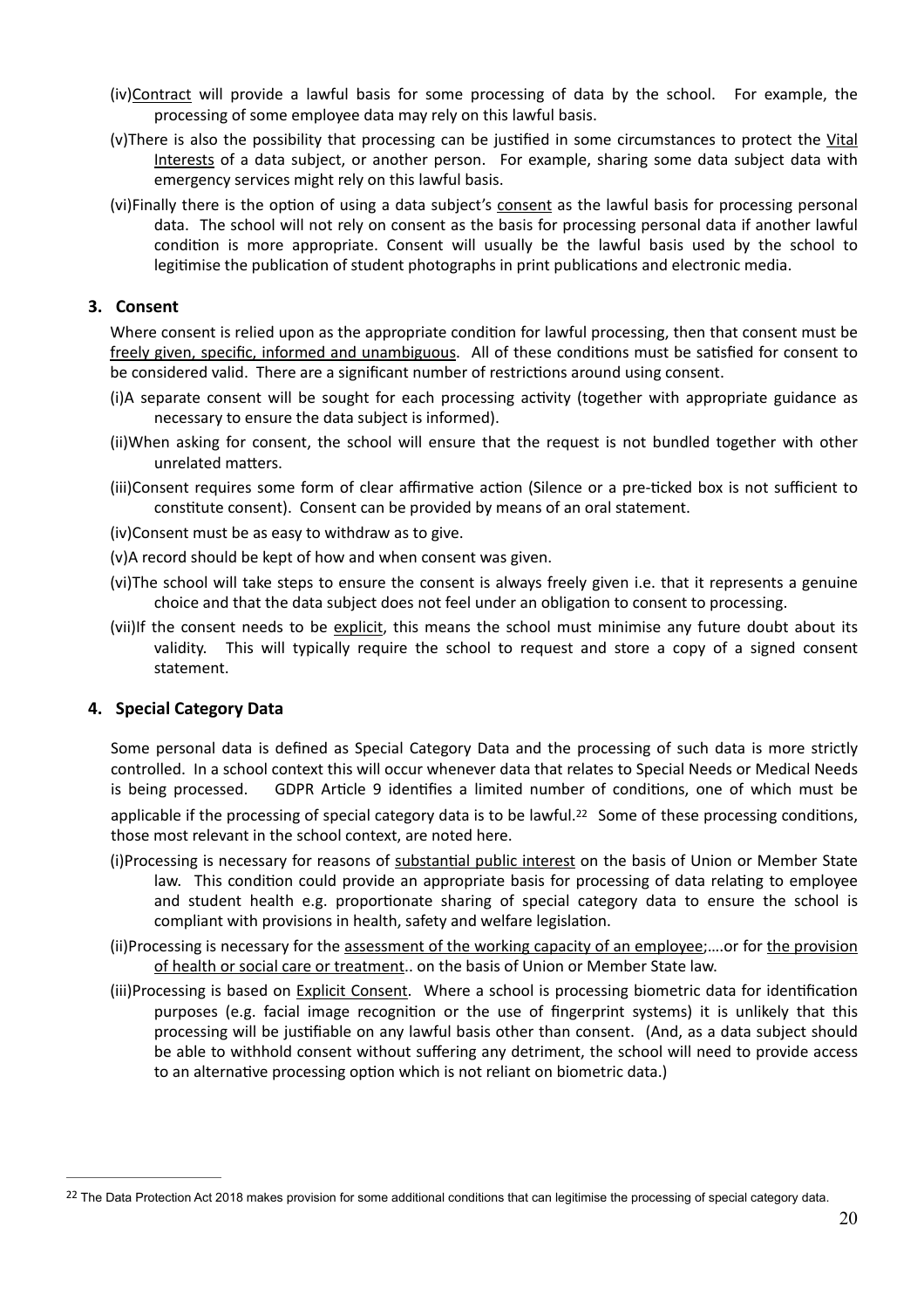#### <span id="page-20-0"></span>**5. Transparency**

The school as Controller is obliged to act with *Transparency* when processing personal data. This requires the communication of specific information to individuals in advance of any processing of their personal data. [23](#page-20-2)

- <span id="page-20-9"></span><span id="page-20-8"></span>(i) Transparency is usually achieved by providing the data subject with a wrifen document known as a *PrivacyNotice* or a *Privacy Statement*.<sup>[24](#page-20-3)</sup> This notice will normally communicate:
	- o the name of the controller and their contact details;
	- o the categories of personal data being processed;
	- o the processing purposes and the underlying legal bases;
	- o any recipients (i.e. others with whom the data is shared/disclosed);
	- $\circ$  any transfers to countries outside the EEA (and safeguards used);
	- o the storage period (or the criteria used to determine this);
	- $\circ$  the rights of the data subject. [25](#page-20-4)
- <span id="page-20-11"></span><span id="page-20-10"></span>(ii) Transparency information should be provided in a manner that is concise and easy to understand. To best achieve this, the school may use a "layering" strategy to communicate information.<sup>[26](#page-20-5)</sup> And, while a written *Privacy Notice* is the default mode, transparency information may also be communicated using other means, for example through the spoken word or through use of pictorial icons or video.
- (iii) Privacy statements (include those used on school websites) should be regularly reviewed to take account of any enhancements, new practices or additional services which involve the collection and use of personal data.

#### <span id="page-20-1"></span>**6.** Purpose Limitation

- <span id="page-20-12"></span>(i) Personal data stored by the school has been provided by data subjects for a specified purpose or purposes.<sup>[27](#page-20-6)</sup> Data must not be processed for any purpose that is incompatible with the original purpose or purposes. [28](#page-20-7)
- <span id="page-20-13"></span>(ii) Retaining certain data (originally collected or created for a different purpose) with a view to adding to a school archive for public interest, scientific or historical research purposes or statistical purposes is acceptable subject to certain safeguards, most particularly the need to respect the privacy of the data subjects concerned.

<span id="page-20-5"></span><sup>[26](#page-20-11)</sup> For example, where the first point of contact is by telephone, this information could be provided during the telephone call with the data subject and they could be provided with the balance of the information required under Article 13 by way of further, different means, such as by sending a copy of the privacy policy by email and/or sending the data subject a link to the controller's layered online privacy statement/notice.

<span id="page-20-2"></span>GDPR Articles 13 (or 14) [23](#page-20-8)

<span id="page-20-3"></span>Other terms in common use include *Fair Processing Notice* and *Data Protection Notice*. Schools may prepare a number of different Privacy [24](#page-20-9) Notices for use in different contexts. For example, a *Website Privacy Notice*, may relate specifically to personal data that is collected via the school website.

<span id="page-20-4"></span>In the interests of transparency, the school should ensure that its preferred route for a rights request is identified clearly in *Privacy Notices* [25](#page-20-10) and elsewhere e.g. *"A data subject wishing to make an access request should apply in writing to the Principal."* Notwithstanding this, school staff should be made aware that valid requests may be submitted in a variety of formats (i.e. not necessarily in writing).

<span id="page-20-6"></span>This purpose is usually communicated to data subjects at the time of collection through providing them with a *Privacy Notice*. [27](#page-20-12)

<span id="page-20-7"></span>Data Protection Commission: *Any use or disclosure must be necessary for the purpose(s) or compatible with the purpose(s) for which you* [28](#page-20-13) collect and keep the data. You should ask yourself whether the data subject would be surprised to learn that a particular use of or disclosure of *their data is taking place.*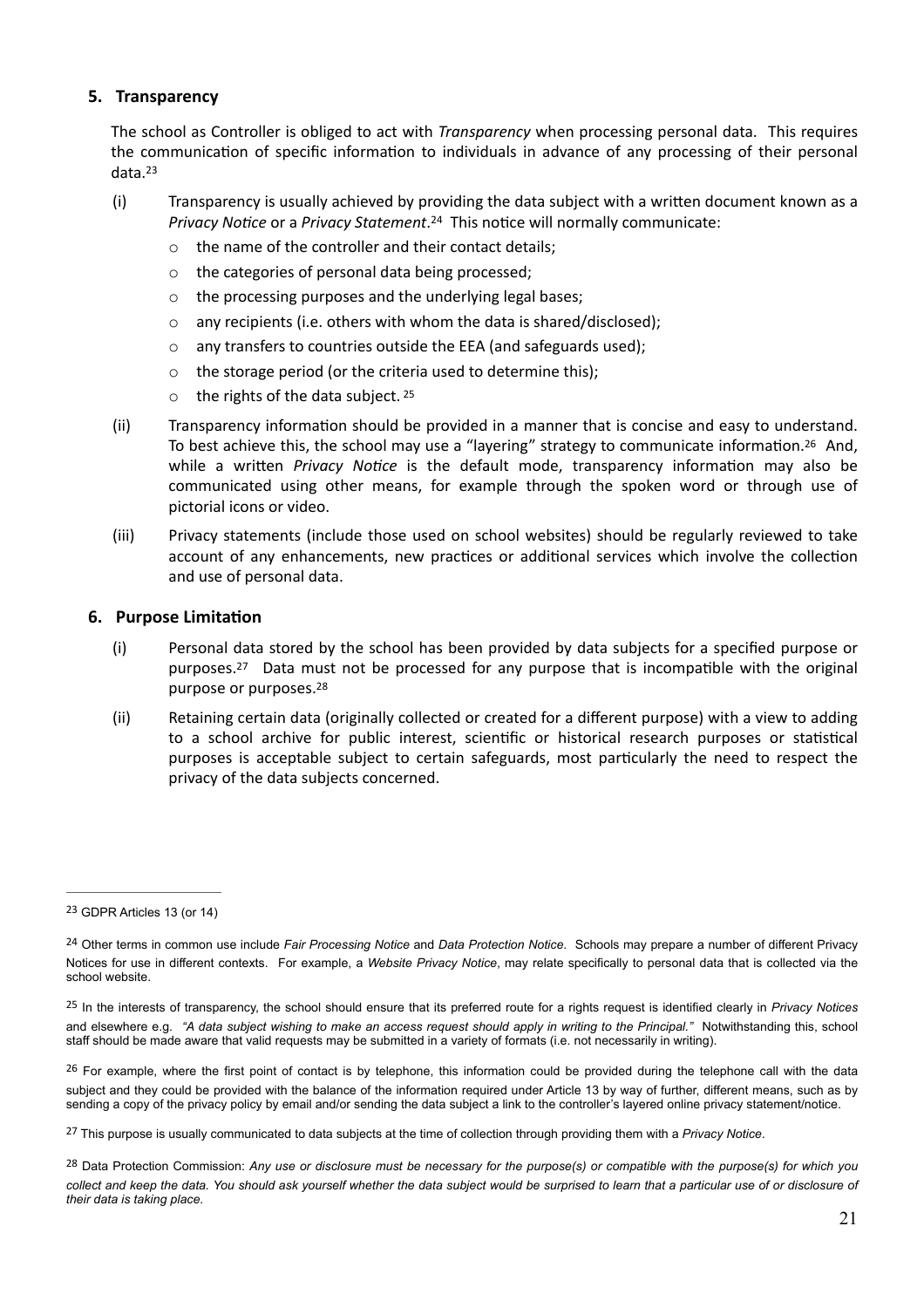#### <span id="page-21-0"></span>**7.** Data Minimisation

As Controller, the school must ensure that personal data is adequate, relevant and limited to what is necessary in relation to the purposes for which they are processed. In practice, this principle has a number of important implications illustrated in the examples below.

- (i) The school should ensure, when data is being collected from data subjects, that this is limited to what is necessary for the completion of the duties. For example, where information is being collecting from students and parents/guardians, as part of the admissions process, this should be limited to whatever information is needed to operate the admissions process. This means that it is usually not appropriate for the school to seek information about Special Education Needs (SEN) in order to decide whether a place should be offered[.29](#page-21-3)
- <span id="page-21-5"></span>(ii) Data minimisation also requires that the sharing of student data within the school should be carefully controlled. Members of staff may require varying levels of access to student data and reports. Access should be restricted to those who have a defined processing purpose. Staff will not access personal data unless processing is essential to deliver on their role within the school.
- (iii) School staff will necessarily create personal data in the course of their duties. However employees should ensure that this processing is necessary and appropriate. For example, while it will often be necessary for school staff to communicate information to each other by email, consideration should be given, on a case by case basis, as to whether it is necessary for personal data to be included in these communications.
- (iv) Data sharing with external recipients should be continuously reviewed to ensure it is limited to that which is absolute necessary. This may mean, for example, that when the school is seeking professional advice, no personal data will be included in communications unless the disclosure of this information is essential.

#### <span id="page-21-1"></span>**8.** Storage Limitation

Personal data is kept in a form which permits the identification of data subjects for no longer than is necessary for the purposes for which it is being processed. Some personal data may be stored for longer periods insofar as the data is being processed solely for archiving purposes in the public interest, scientific or historical research purposes or statistical purposes.

- (i) When deciding on appropriate retention periods, the school's practices will be informed by advice published by the relevant bodies (notably the Department of Education and Skills, the Data Protection Commission, and the school management advisory bodies<sup>[30](#page-21-4)</sup>).
- <span id="page-21-6"></span>(ii) When documentation or computer files containing personal data are no longer required, the information is disposed of in a manner that respects the confidentiality of the data.
- (iii) Data subjects are free to exercise a "right to erasure" at any time (also known as the "right to be forgotten", see *Data Subject Rights*).
- (iv) Data should be stored in a secure manner that recognises controller obligations under GDPR and the Data Protection Act. This requires the school for example, to implement appropriate technical and organisational measures to ensure a level of security appropriate to the risk.

#### <span id="page-21-2"></span>**9.** Integrity and Confidentiality

Whenever personal data is processed by the school, technical and organisational measures are implemented to safeguard the privacy of data subjects. The school as controller is obliged to take its

<span id="page-21-3"></span><sup>&</sup>lt;sup>[29](#page-21-5)</sup> SEN data may be sought where the processing of such data is necessary as part of the Admissions Policy. For example, SEN data may be required to consider whether the student fulfils the criteria for admission to a special education needs unit within a mainstream school.

<span id="page-21-4"></span><sup>30</sup> see<http://www.dataprotectionschools.ie/en/Data-Protection-Guidelines/Records-Retention/>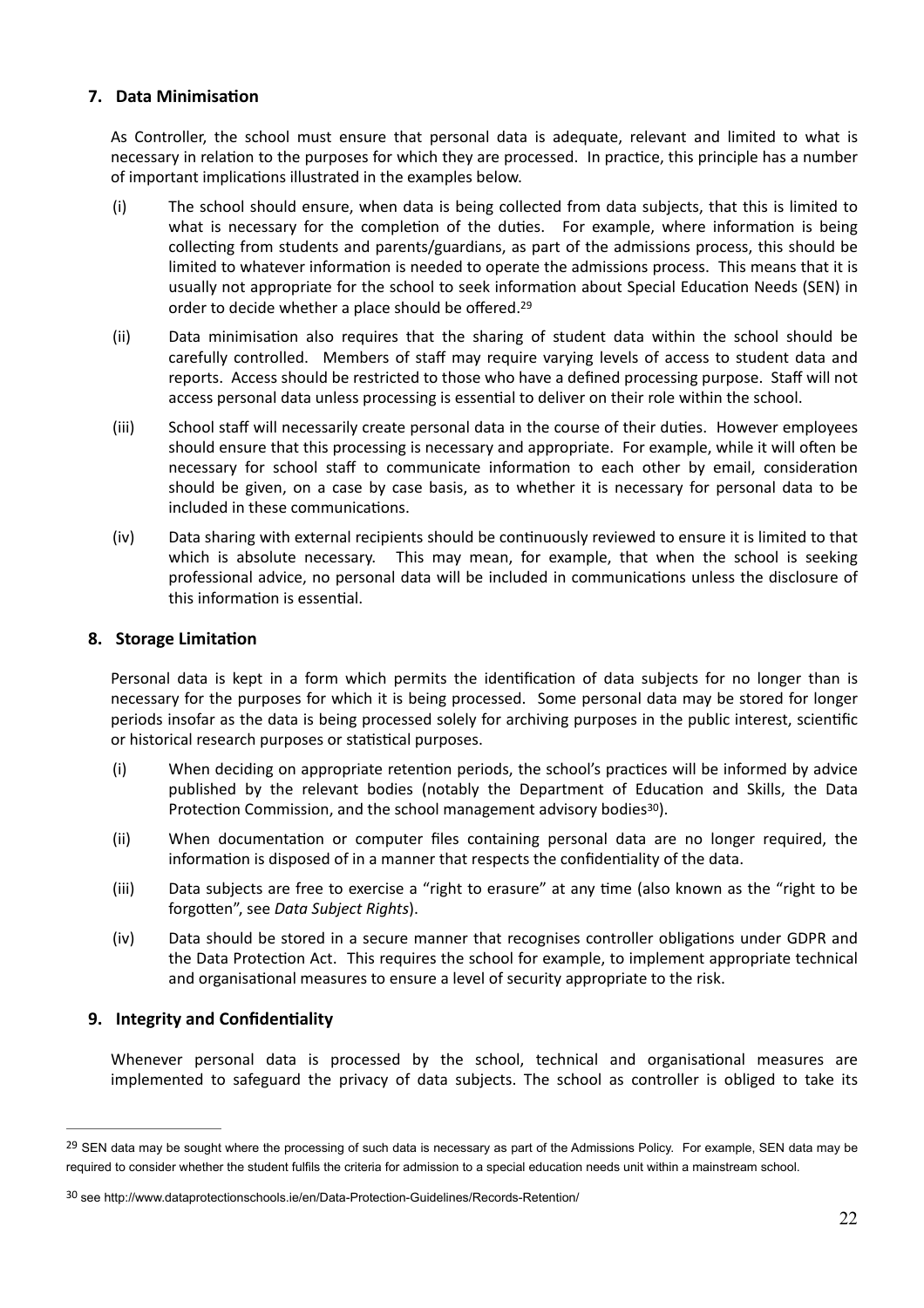security responsibilities seriously, employing the most appropriate physical and technical measures, including staff training and awareness. These security procedures should be subject to regular review.

- (i) School employees are required to act at all 3mes in a manner that helps to maintain the confidentiality of any data to which they have access. Guidance and training are important to help identify and reinforce appropriate protocols around data security.
- (ii) The school is legally required to consider the risks to the data subject when any processing of personal data is taking place under its control. Any Risk Assessment should take particular account of the impact of incidents such as accidental or unlawful destruction, loss, alteration, or unauthorised disclosure of, or access to, the personal data.
- (iii) As well considering the potential severity of any data incident, a risk assessment should also consider the likelihood of any incident occurring. In this way risks are evaluated on the basis of an objective assessment, by which it is established whether the data processing operations involve a risk or a high risk.[31](#page-22-0)
- <span id="page-22-1"></span>(iv) The follow-on from any risk assessment is for the school to implement appropriate technical and organisa3onal measures that ensure a level of security appropriate to the risk. *These measures should ensure an appropriate level of security, including confiden\*ality, taking into account the*  state of the art and the costs of implementation in relation to the risks and the nature of the *personal data to be protected (GDPR Recital 83).*
- $(v)$  As well as processing activities undertaken by staff, the school must also consider the risks associated with any processing that is being undertaken on behalf of the school by other individuals or organisations (Data Processors). Only processors who provide sufficient guarantees about the implementation of appropriate technical and organisational measures can be engaged.
- (vi) The important contribution that organisational policies can make to better compliance with the Accountability principle was previously highlighted. Similarly, the implementation of agreed policies and protocols around data security is very helpful. Some possible areas are listed below.
	- o School ICT policy
	- o Acceptable User Polices for employees, board members, students etc
	- o Accessing school data from home
	- o Password policy
	- o Use of staff personal devices in school
	- o Use of school devices outside school
	- o Bring Your Own Device Policy
	- o Social Media Policy
	- o Mobile phone code
	- o School use of Apps and Cloud Based Systems

<span id="page-22-0"></span><sup>&</sup>lt;sup>[31](#page-22-1)</sup> The likelihood and severity of the risk to the rights and freedoms of the data subject should be determined by reference to the nature, scope, context and purposes of the processing. Risk should be evaluated on the basis of an objective assessment, by which it is established whether data processing operations involve a risk or a high risk (GDPR Recital 76).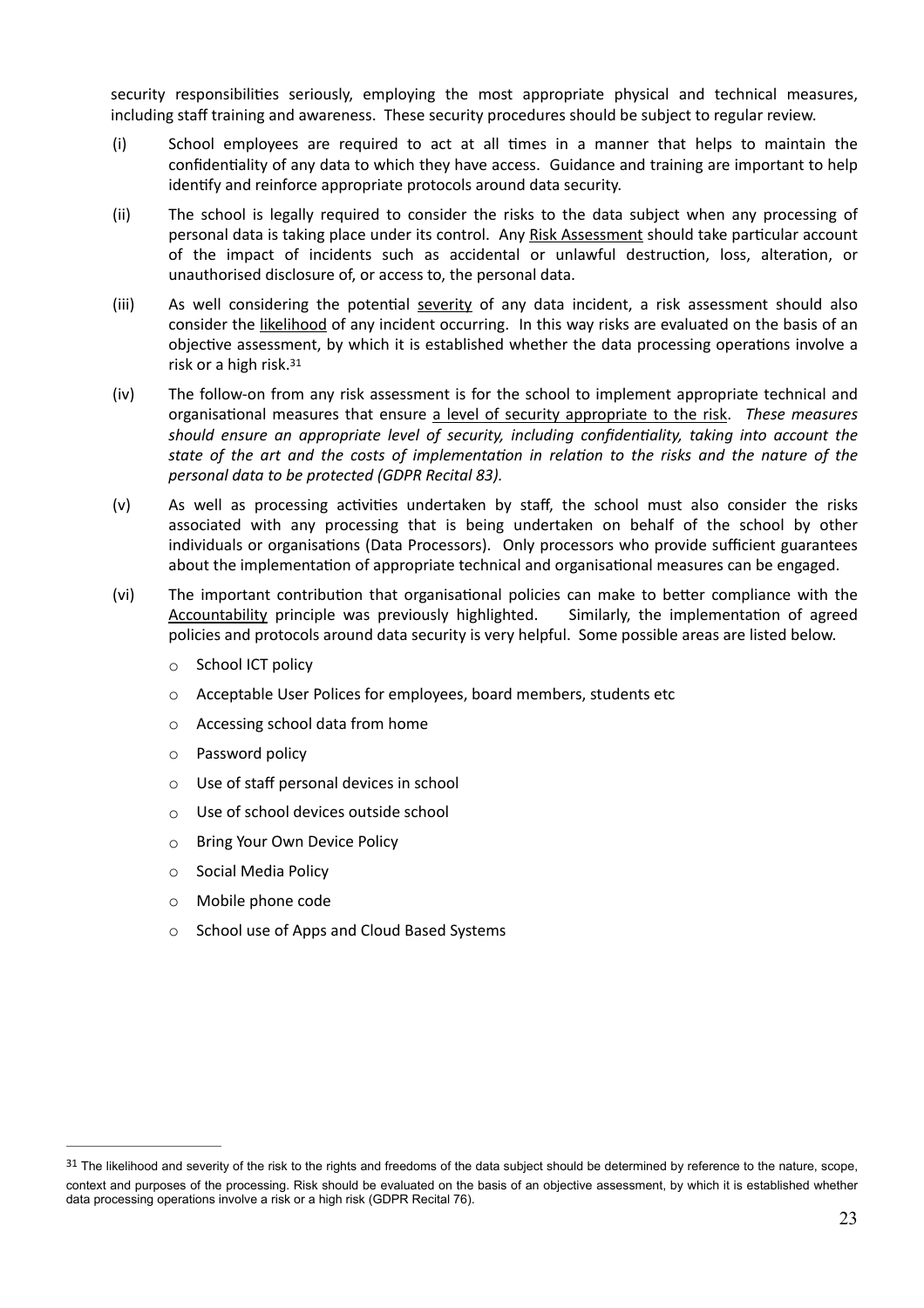#### <span id="page-23-0"></span>**5. MANAGING RIGHTS REQUESTS**

#### **1. Responding to rights requests**

- <span id="page-23-1"></span>(i)The school will log the date of receipt and subsequent steps taken in response to any valid request. This may include asking the data subject to complete an *Access Request Form* in order to facilitate efficient processing of the request. There is no charge for this process.[32](#page-23-2)
- <span id="page-23-10"></span>(ii)The school is obliged to confirm the identity of anyone making a rights request and, where there is any doubt on the issue of identification, will request official proof of identity (e.g. photographic identification such as a passport or driver's licence). [33](#page-23-3)
- <span id="page-23-12"></span><span id="page-23-11"></span>(iii)If requests are manifestly unfounded or excessive<sup>[34](#page-23-4)</sup>, in particular because of their repetitive character, the school may either: (a) charge a reasonable fee taking into account the administrative costs of providing the information or communication or taking the action requested; or refuse to act on the request.
- <span id="page-23-13"></span>(iv) The school will need to confirm that sufficient information to locate the data requested has been supplied (particularly if CCTV footage/images are to be searched<sup>[35](#page-23-5)</sup>). Where appropriate the school may contact the data subject if further details are needed.
- (v)In responding to rights requests (e.g. data access requests) the school will ensure that all relevant manual<sup>[36](#page-23-6)</sup> and automated systems (computers etc.) are checked.
- <span id="page-23-14"></span>(vi)The school will be conscious of the need to respond without undue delay and within the advised timeframes. A response will be made within one month of receipt of any request. $37$
- <span id="page-23-16"></span><span id="page-23-15"></span>(vii)The school must be conscious of the restrictions that apply to rights requests. $38$  Where unsure as to what information to disclose, the school reserves the right to seek legal advice. $39$
- <span id="page-23-17"></span>(viii)Where a request is not being fulfilled, the data subject will be informed as to the reasons and the mechanism for lodging a complaint, including contact details for the Data Protection Commission.
- (ix)Where action has been taken by the school with regard to rectification, erasure or restriction of processing, the school will ensure that relevant recipients (i.e. those to whom the personal data has been disclosed) are appropriately informed.

<span id="page-23-5"></span>[35](#page-23-13) The school will always endeavour to respond to any access request within the stipulated time period. However a timely response can be greatly facilitated by provided (in writing to the school) all necessary information such as date, time and location of any recording.

<span id="page-23-6"></span>[36](#page-23-14) Non-automated personal data that is held within a filing system or intended to form part of a filing system (GDPR Article 2).

<span id="page-23-7"></span> $37$  That period may be extended by two further months where necessary, taking into account the complexity and number of the requests. The school must inform the data subject of any such extension within one month of receipt of the request, together with the reasons for the delay.

<span id="page-23-8"></span><sup>[38](#page-23-16)</sup> See for example GDPR Article 23 and Irish Data Protection Act 2018 S.56, S.60, S.61.

<span id="page-23-2"></span> $32$  The school may charge a reasonable fee for any further copies requested by the data subject, or where access requests are manifestly unfounded or excessive, taking into account the administrative costs of providing the information. Where a subsequent or similar access request is made after the first request has been complied with, the school has discretion as to what constitutes a reasonable interval between access requests and this will be assessed on a case-by case basis.

<span id="page-23-3"></span> $33$  Where a subject access request is made via a third party (e.g. a solicitor) the school will need to be satisfied that the third party making the request is entitled to act on behalf of the individual. It is the third party's responsibility to provide evidence of this entitlement.

<span id="page-23-4"></span><sup>&</sup>lt;sup>[34](#page-23-12)</sup> In such circumstances, the school must be able to demonstrate the manifestly unfounded or excessive character of a request.

<span id="page-23-9"></span>[<sup>39</sup>](#page-23-17) Decisions around responding to data access requests will need to give due regard to rights and responsibilities that derive from other legislation, not least Article 42A of the Irish Constitution which recognises and affirms the natural and imprescriptible rights of all children. Examples of other factors that might need to be considered include: any court orders relating to parental access or responsibility that may apply; any duty of confidence owed to the child or young person; any consequences of allowing those with parental responsibility access to the child's or young person's information (particularly important if there have been allegations of abuse or ill treatment); any detriment to the child or young person if individuals with parental responsibility cannot access this information; and any views the child or young person has on whether their parents should have access to information about them.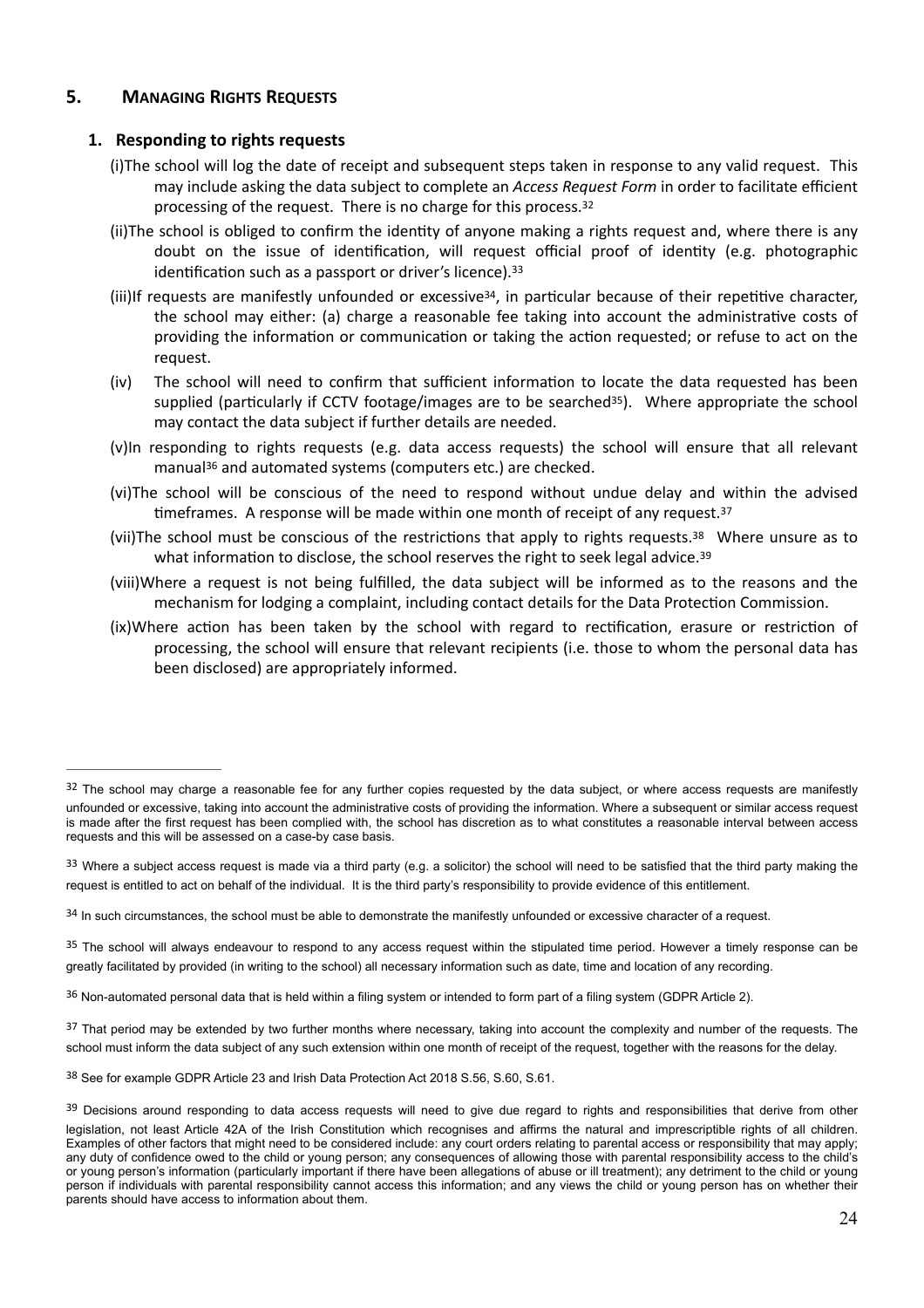#### **2.** Format of Information supplied in fulfilling a request

- <span id="page-24-0"></span>(i)The information will be provided in writing, or by other means, including where appropriate, by electronic means. (When requested by a data subject the information access may be provided in alternative means e.g. orally.)
- (ii) The school will endeavour to ensure that information is provided in an intelligible and easily accessible format.
- <span id="page-24-2"></span>(iii) Where a request relates to video, then the school may offer to provide the materials in the form of a series of still images. If other people's images cannot be obscured, then it may not prove possible to provide access to the personal data. [40](#page-24-1)

<span id="page-24-1"></span>[<sup>40</sup>](#page-24-2) Where an image is of such poor quality that it does not relate to an identifiable individual, then it may not be considered to be personal data.